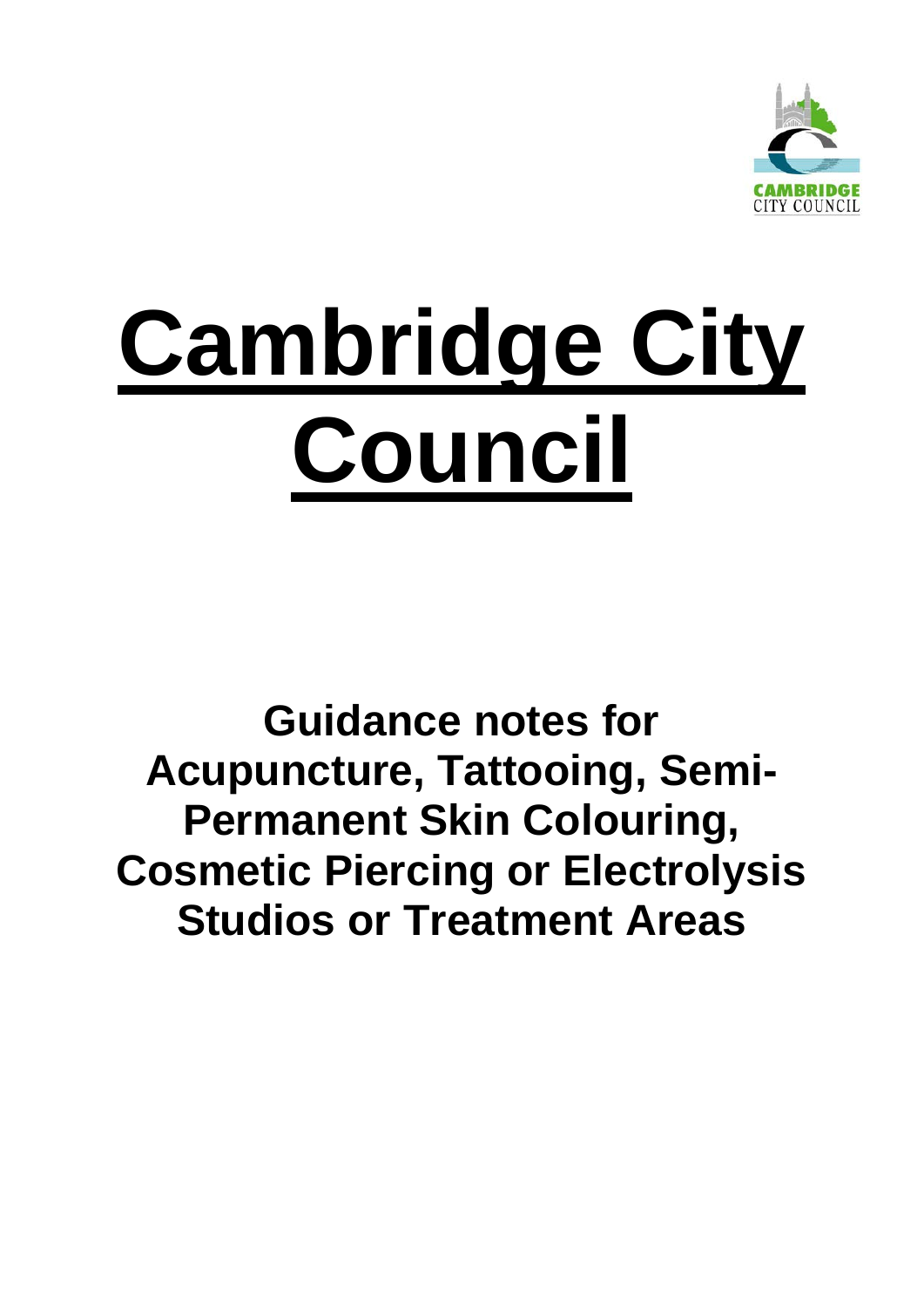### **CONTENTS**

|                                                            | <b>Page</b>    |
|------------------------------------------------------------|----------------|
| Introduction                                               | 1              |
| <b>Sources of Further Advice</b>                           | $\overline{2}$ |
| <b>Record Keeping</b>                                      | 3              |
| Thorough Handwashing                                       | $4 - 6$        |
| <b>Handwashing Technique</b>                               | 7              |
| <b>Personal Protective Clothing</b>                        | $8 - 9$        |
| Safe Disposal of Waste                                     | $10 - 11$      |
| <b>Environmental Hygiene</b>                               | $12 - 13$      |
| Decontamination of Equipment                               | $14 - 17$      |
| <b>Skin Disinfection</b>                                   | 18             |
| <b>Safe Working Practices</b>                              | $19 - 20$      |
| First Aid Management of Needlestick / Sharps Injuries      | 21             |
| Management of Accidental Spillage of Blood and Body Fluids | $22 - 24$      |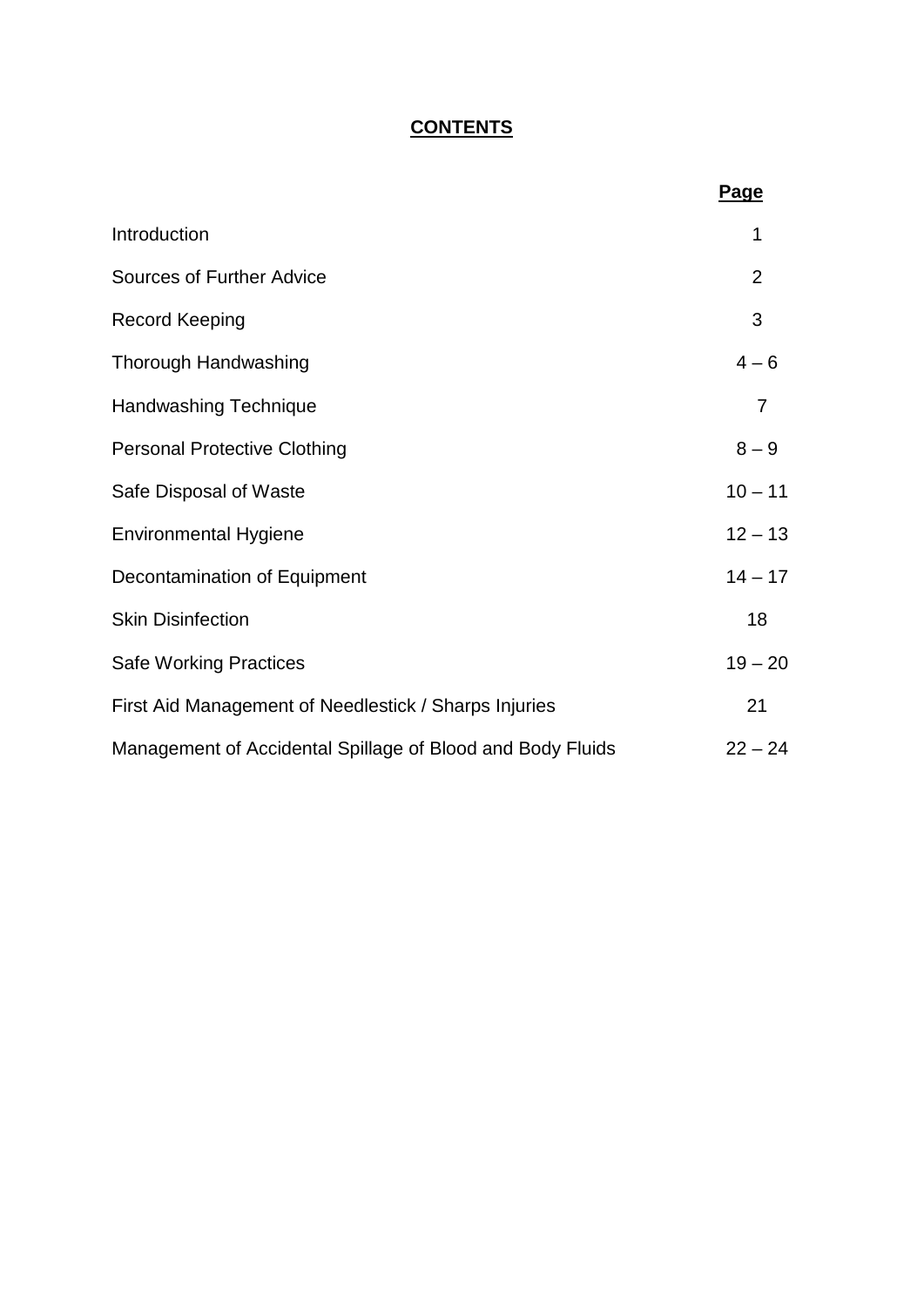#### **INTRODUCTION**

Body piercing and tattooing is not a new idea. It has been undertaken for hundreds of years by different cultures for various beliefs and values.

However, in today's era with the emergence of new diseases e.g. HIV, CJD etc., it is more important than ever to ensure the adoption of good infection control practices within the body piercing and tattooing studio/treatment areas to prevent the spread of infections/diseases to clients or practitioners alike.

Since it is impossible to identify from 'face-value' which clients are infected with blood-borne viruses, such as Hepatitis B, C or HIV, it is recommended that routine infection control precautions (universal precautions) be adopted for every client having a body piercing, tattoo or acupuncture.

The adoption of good infection control precautions in studio/treatment areas will:

- Prevent/minimise the spread of infections/diseases
- Instil confidence in clients and practitioners alike
- Assist the registration/re-registration of the practitioner and premises with the Local Authority
- Assist the practitioner to comply with the Health and Safety at Work Act (1974)(the Act)
- Promote the image of the 'business' by customer satisfaction

The adoption of these guidelines will assist the studio/treatment areas to achieve these objectives.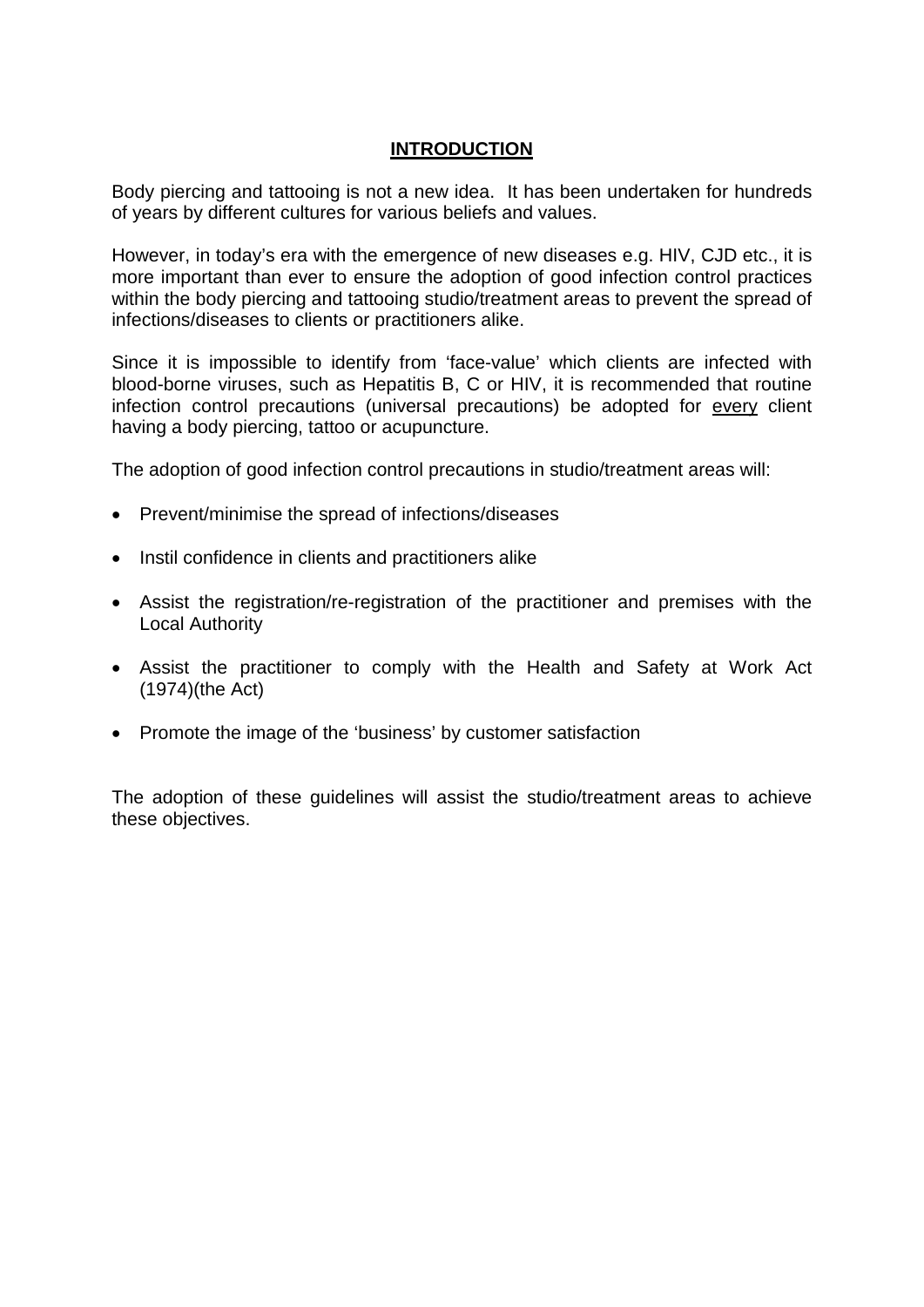#### **SOURCES OF FURTHER ADVICE**

1. Refuse & Environment Service Cambridge City Council PO Box 700 **Cambridge** CB1 0JH

Telephone No: 01223 457888

Email: [licensing@cambridge.gov.uk](mailto:licensing@cambridge.gov.uk)

2. Cambridgeshire & Peterborough Health Protection Team Kingfisher House Kingfisher Way Hinchingbrooke Business Park Huntingdon **Cambridgeshire** PE29 6FH

Tel: 01480 398607

Email: [cambsHPU@hpa.org.uk](mailto:cambsHPU@hpa.org.uk)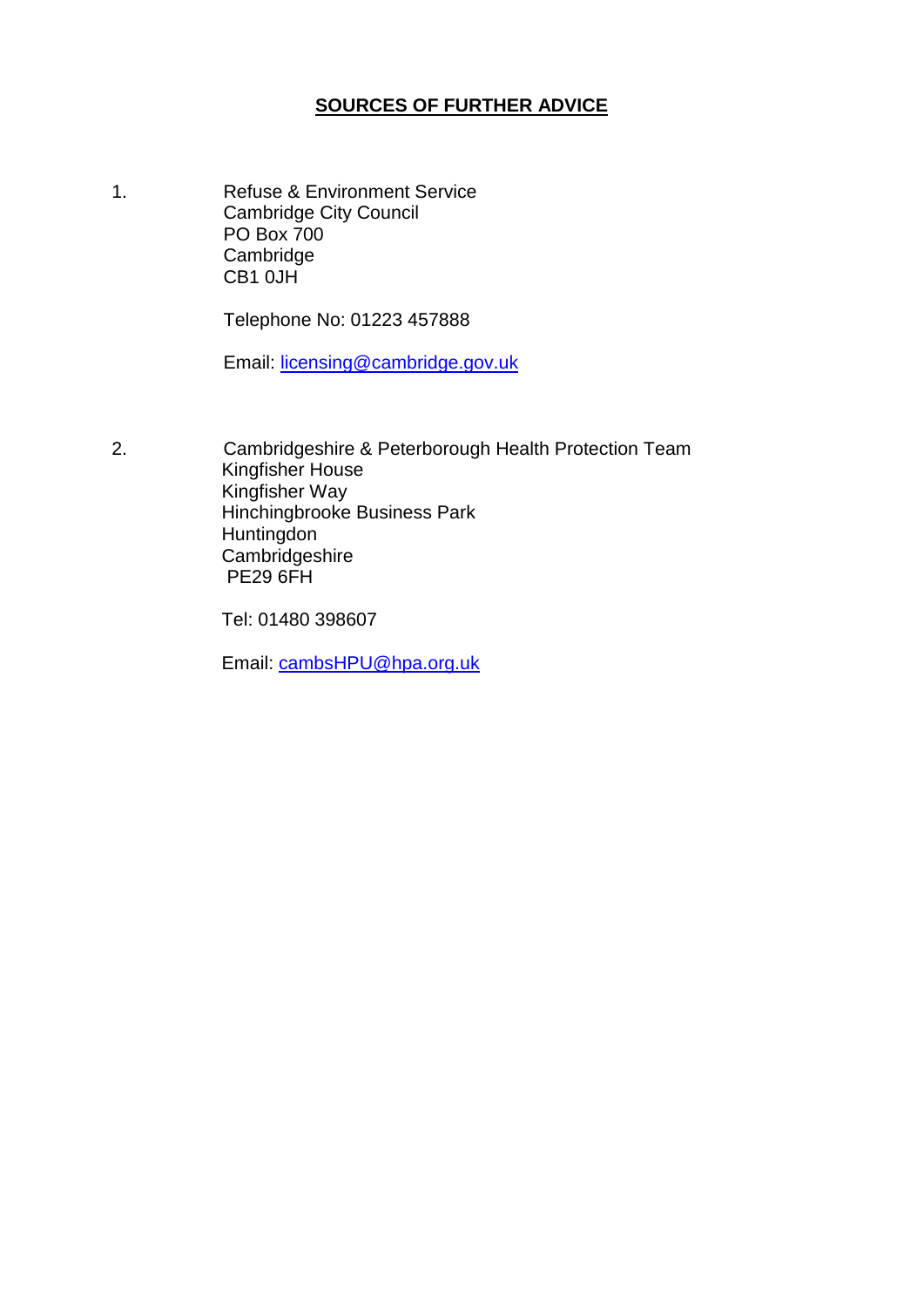#### **RECORD KEEPING**



It is important for those undertaking acupuncture/tattooing/semi-permanent skin colouring/cosmetic body piercing/electrolysis to maintain a register or 'log-book' of clients who have attended their studio/treatment areas for the registered activity.

In the event of an outbreak of infection being associated with a specific premises, the 'log-book' will enable the local authority to undertake effective tracing of clients.

These records should be kept for a minimum of 2 years.

Client information to be documented within the log-book should include:

- Name of Client
- Address of Client
- Time & date of the activity
- Nature of treatment (state whether acupuncture/tattooing/semi-permanent skin colouring/cosmetic body piercing/electrolysis)
- Part of body treated (e.g. Lip, Nipple, Naval etc. type of treatment)
- Name of person performing treatment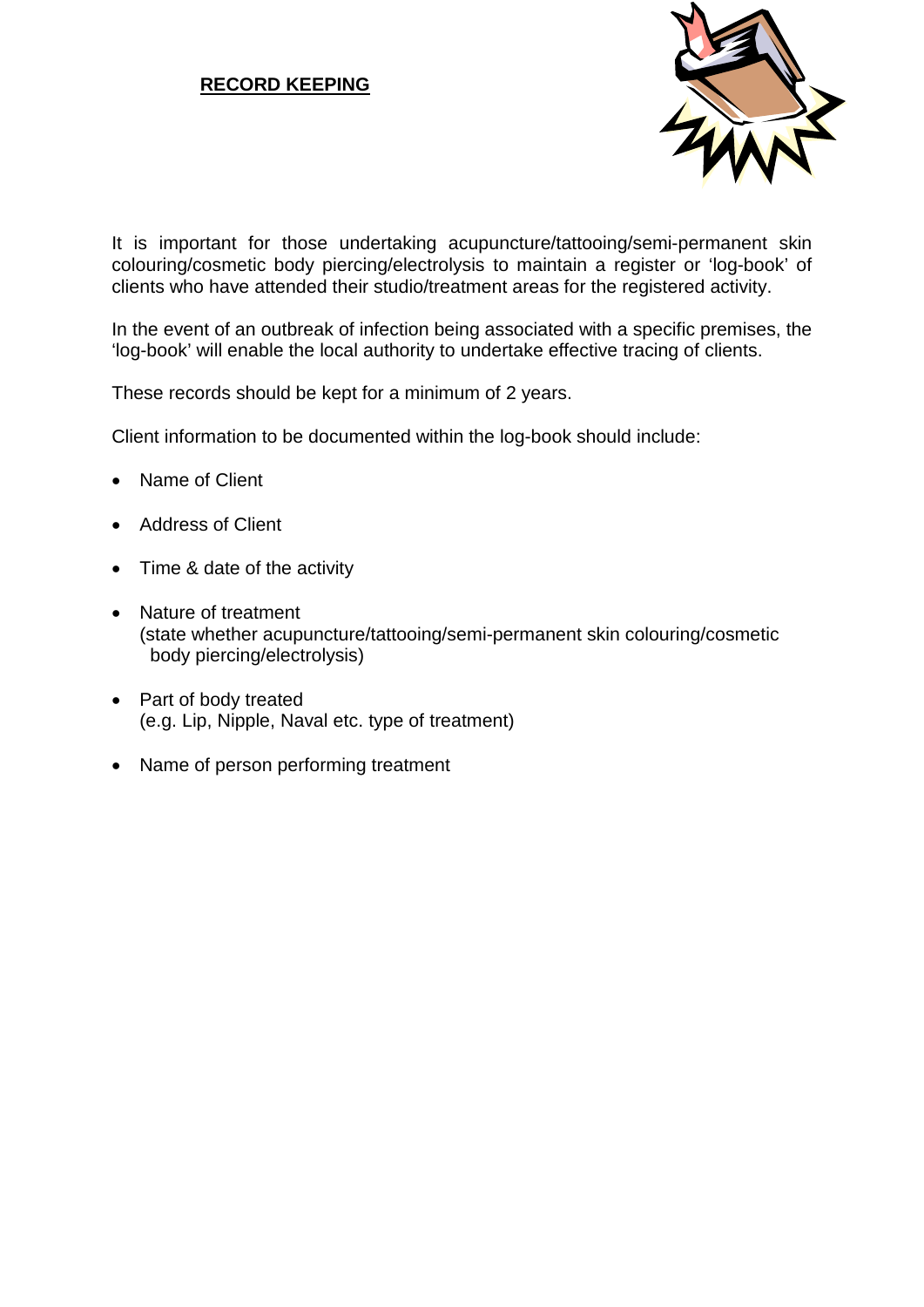

#### **THOROUGH HAND WASHING**

#### **Why?**

Thorough hand washing is the single most important measure in preventing the spread of infection within the premises. However, although the importance is well documented throughout the literature as the cheapest and most reliable method of preventing cross infection, it is a practice that is often neglected and poorly undertaken by people. Studies have shown that the areas of the hands, which are often missed, are the: -

- Thumbs
- Finger-tips
- Webs
- Wrists
- Underneath jewellery

Normal skin has a 'resident' population of micro-organisms (germs) that often prevent more harmful germs from invading the body and causing infection. Germs acquired on the hands through contact with other people, objects or the environment are known as 'transient' germs and fortunately, the majority of these can be removed by thorough handwashing using soap and water. The antibacterial properties of intact skin prevent the survival of transient germs for more than a few hours but within this time the germs can readily be transmitted to other people or objects if thorough handwashing is not performed.

Therefore, the aim of thorough handwashing is to either remove transient germs or to reduce their numbers to below an infecting dose, thus preventing the spread of germs directly to a client or to a piece of equipment during treatment process.

#### **Where?**

The 'gold' standard to be adopted for Wash Hand Basins (WHB) in studios or treatment areas to facilitate thorough handwashing is:

- A WHB with no plug or overflow, for the sole purpose of hand washing (contaminated instruments should be washed in a designated separate sink)
- Wrist, elbow or foot operated taps
- Mixer taps or thermostatic regulator valves fitted (to prevent scalding hot water)
- Liquid soap dispenser
- Wall mounted disposable paper towels dispenser (fabric towels are not acceptable since they can become reservoirs for germs)
- Foot operated pedal bin, in good working order, to dispose of used paper towels
- Handwashing poster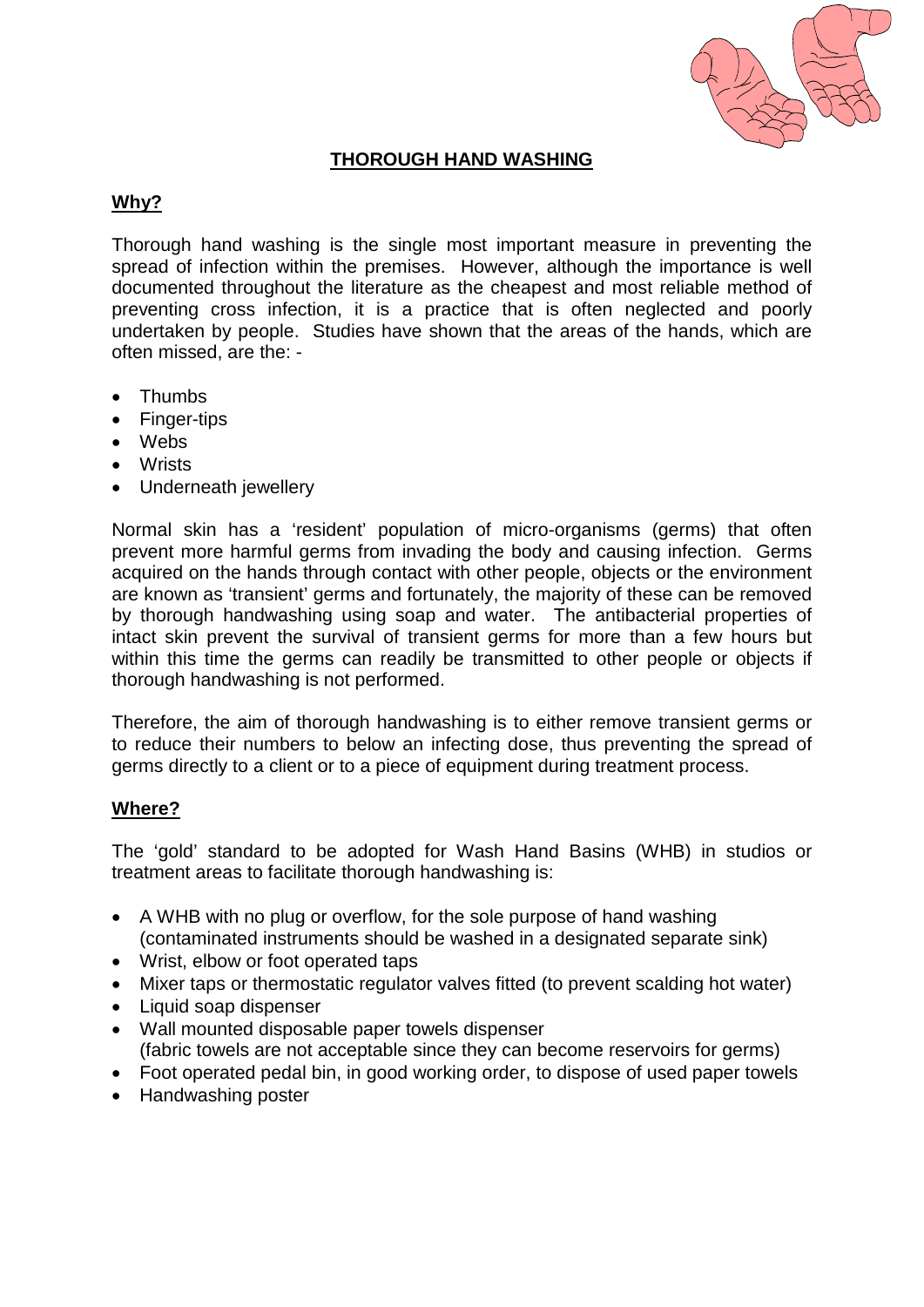#### **When?**

Hands must be washed: -

- Before and after any acupuncture/tattooing/semi-permanent skin colouring/ cosmetic body piercing/electrolysis and related activities
- When visibly soiled (with blood or other body fluids) even during a treatment
- After visiting the toilet
- Before handling food and drinks
- After domestic cleaning procedures
- After removing gloves and other protective clothing
- Before leaving for home

#### **How?**

Any cuts, abrasions or breaks in the skin of the person performing the treatment (practitioner) must be covered with a waterproof dressing at all times. Any practitioner with extensive cuts or lesions on hands and forearms, which cannot be covered with a waterproof dressing, must not carry out any acupuncture/ tattooing/semi-permanent skin colouring/ cosmetic body piercing/electrolysis until the cuts/lesions have healed, and advice sought from their general practitioner.

Practitioners must ensure that the wearing of jewellery on their hands is kept to an absolute minimum when undertaking handwashing and performing a treatment. The wearing of a plain band of gold, such as a wedding ring, is permitted. Nails should be kept short, clean and without nail varnish.

It is recommended that liquid anti-bacterial soap is available for handwashing. Tablets of soap and nail brushes left wet in pools of water at sink-sides or in soap dishes can become an ideal medium for the growth of germs which can then recontaminate the hands. Liquid soap dispensers should be designed so that the soap cartridge/canister placed inside the dispenser is completely discarded when empty rather than being topped up with new soap; over time this could become contaminated.

If non-disposable cartridges are used, topping up of liquid soap should be avoided; instead when the container is empty, the inside should be cleaned and dried before refilling.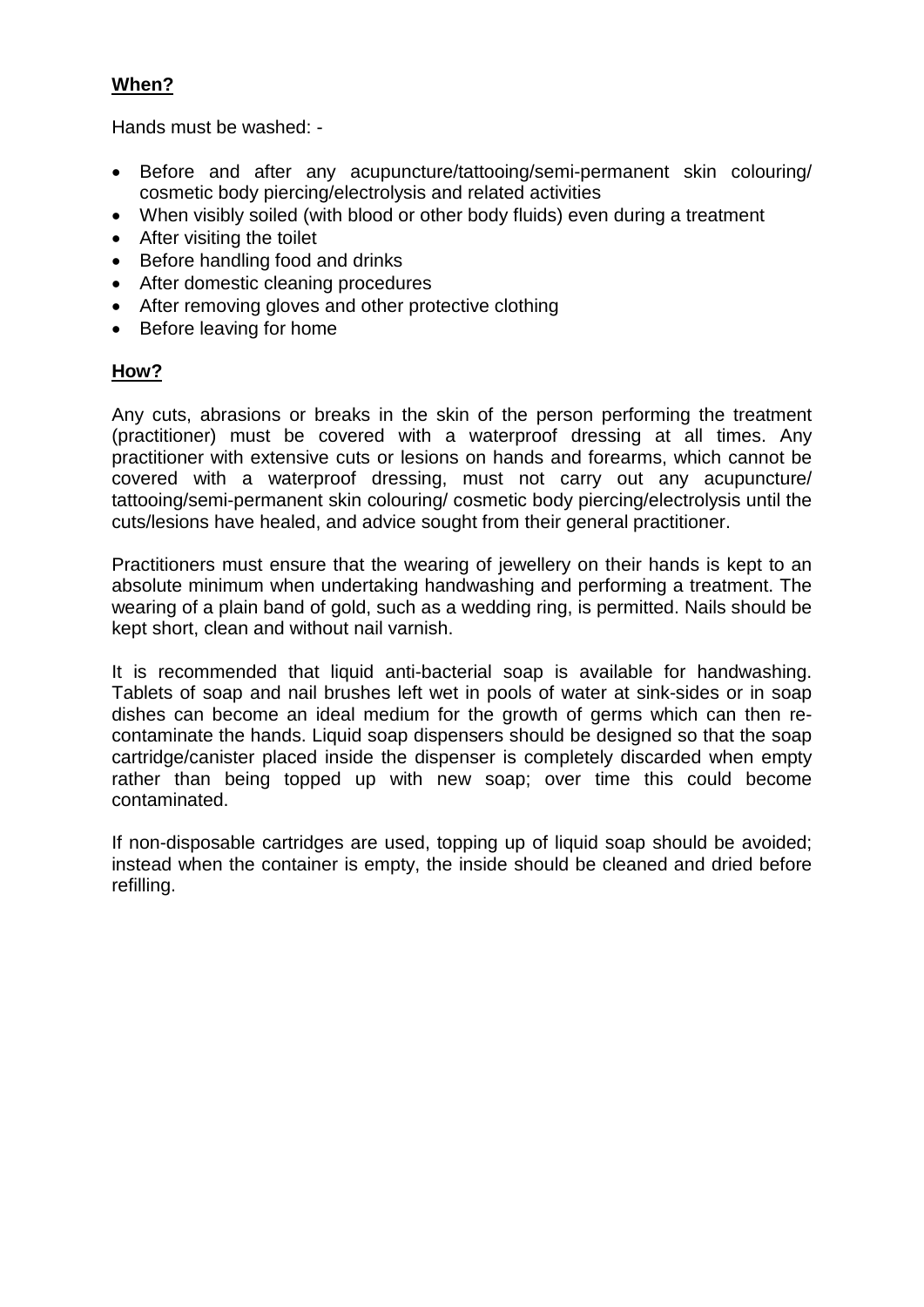#### **Washing**

The following steps should be adopted when washing hands:

- 1. Remove all jewellery (wedding ring may be left on), including any wrist-watch
- 2. Use continuous running water for washing your hands
- 3. Wet hands, holding them down so that the water drains from the fingertips into the sink
- 4. Dispense approximately 5 ml liquid soap or antiseptic wash into the palm of the hand
- 5. Rub hands vigorously to ensure a good lather
- 6. Use friction on all surfaces of the hands, paying particular attention to thumbs, fingertips and webs (see 6-step technique on page 7)
- 7. Avoid splashing your clothes
- 8. Hold hands down to rinse all surfaces thoroughly
- 9. Dry all surfaces of the hands thoroughly using disposable paper towels
- 10.Turn off taps using elbow or wrists or foot (depending upon type of taps). Where these types of taps are not present, turn off taps using a paper towel and not your hands.

The most effective method for drying hands is with disposable paper towels. Fabric towels are recognised as being reservoirs of germs and are not recommended for use in premises where acupuncture, tattooing, semi-permanent skin colouring, cosmetic body piercing or electrolysis takes place. Hot air dryers are considered to reduce the amount of waste generated, but they are generally noisy, slow in drying the hands and can only be used by one person at a time. In addition, infection control research has shown that there is a high level of contamination associated with their use because of bacteria being blown around the room on the air currents.

Disposable paper towels can dry hands rapidly, thus helping to reduce the carriage of transient germs on the skin.

Failing to dry hands thoroughly will cause harm to the skin, possibly resulting in eczema or similar skin conditions, which can be painful, debilitating as well as being a risk of infection for the practitioner and client.

Alcohol hand rubs are available for rapid disinfection of hands. However they should only be used on visibly clean hands. For soiled hands, thorough handwashing must be undertaken as described previously. Alcohol gel is often preferred to alcohol liquid since it contains skin emollients or softeners and does not have the same drying effect on the skin as alcohol liquids. The alcohol should be rubbed into the hands until it has completely evaporated.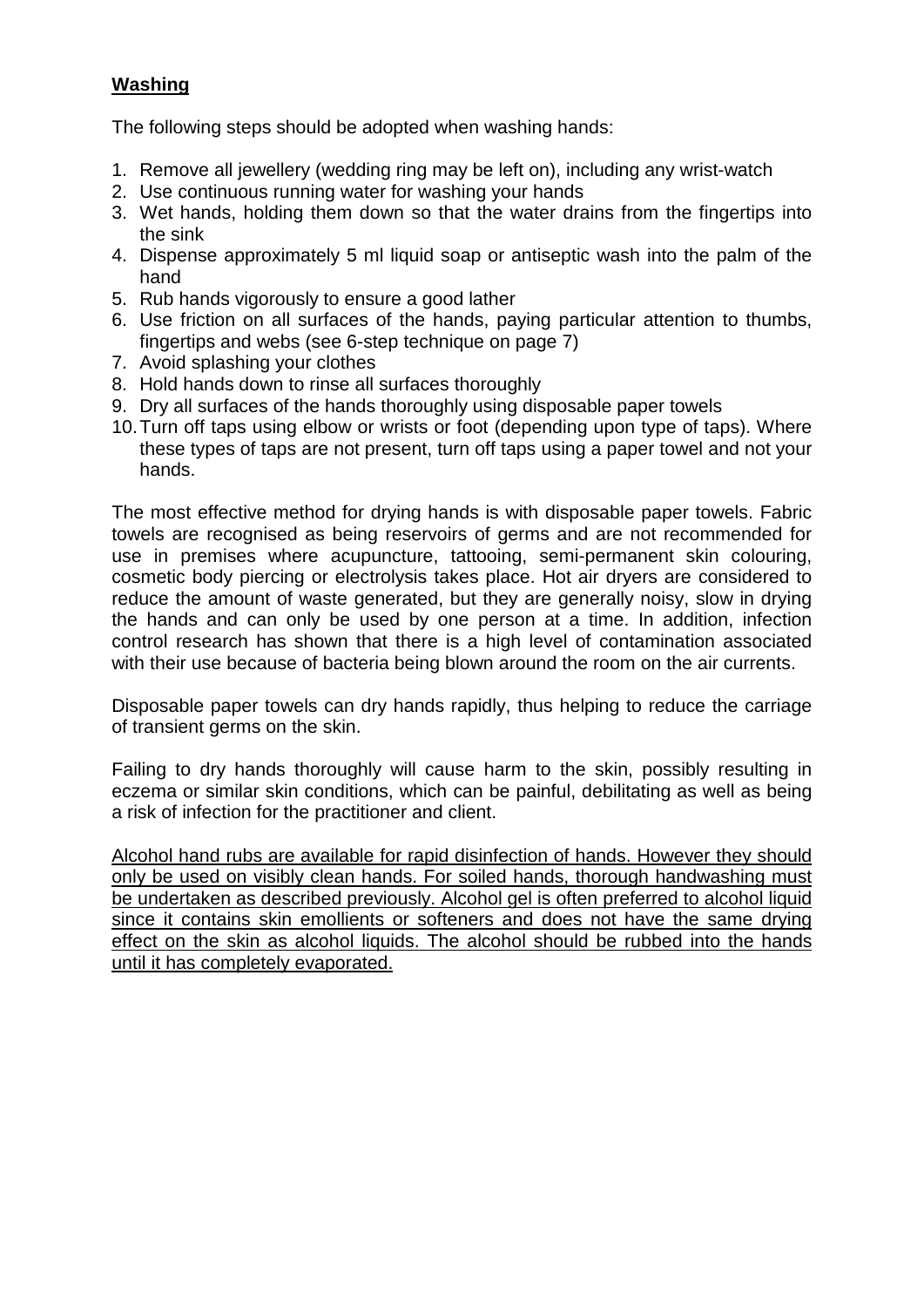## **HANDWASHING TECHNIQUE**





3. Palm to palm fingers interlaced



5. Rotational rubbing of right thumb clasped in left palm and vice versa



 1. Palm to palm 2. Right palm over the back of the left hand and left palm over the back of the right hand



4. Backs of fingers to opposing palms with fingers interlaced



6. Rotational rubbing, backwards and forwards with clasped fingers of right hand in left palm and vice versa. Wrists are similarly rubbed

**Source:** Ayliffe et al (1978). A test for hygienic hand disinfection. Journal of Clinical Pathology. 31. 923.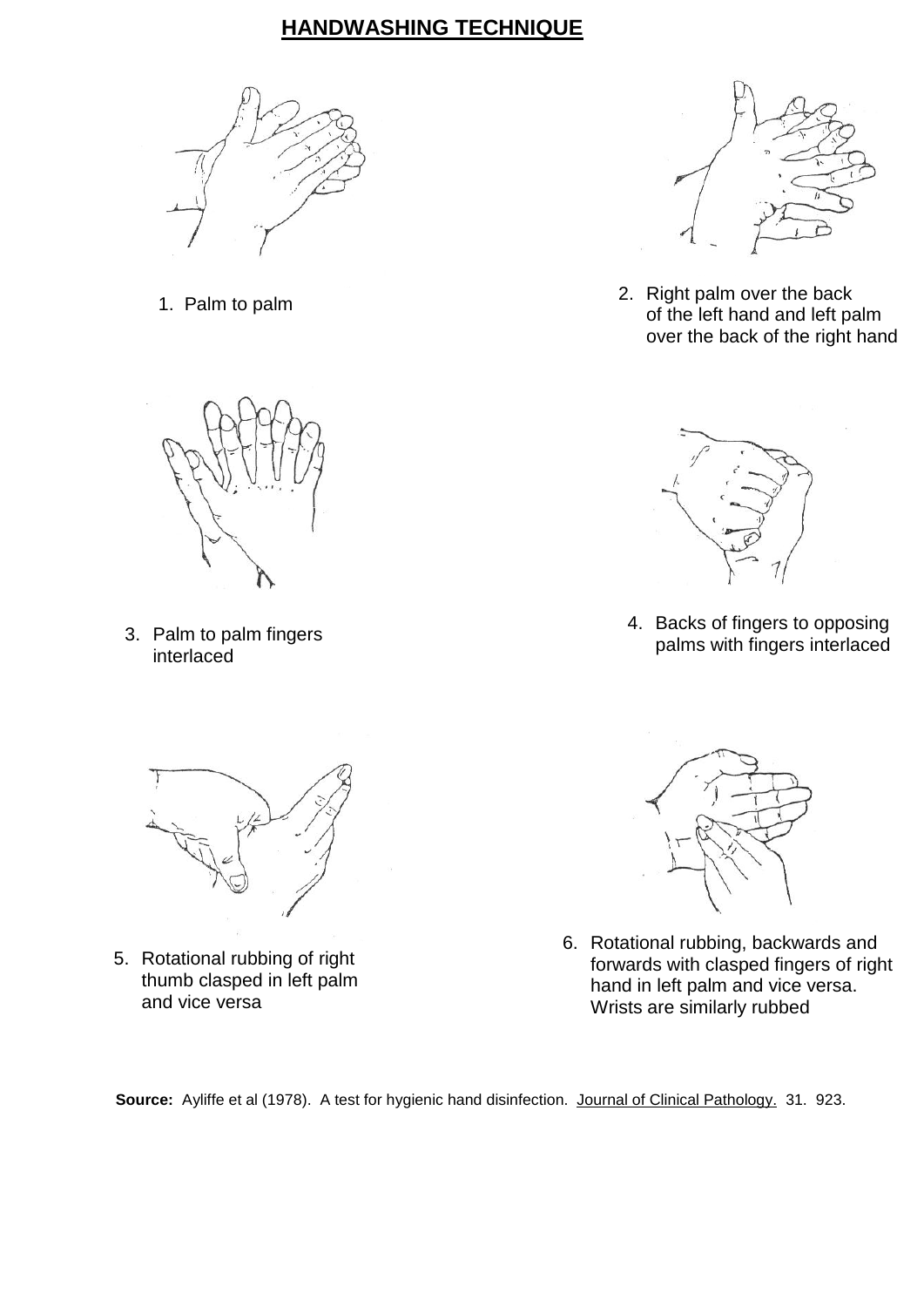#### **PERSONAL PROTECTIVE CLOTHING**

The purpose of personal protective clothing is to prevent the spread of germs between clients, from client to the practitioner and vice-versa. Since the skin and body fluids can be a major source of pathogenic (disease causing) germs, protective clothing, such as disposable gloves and aprons should be worn for any anticipated exposure to body fluids. The choice of protective clothing is dependent on the risk of exposure during a particular activity.

Under the Act, there is a responsibility on the proprietor of the business or the employer to provide the necessary personal protective clothing for the practitioner to use in the course of their work. The charge for this must be borne by the proprietor or employer, and cannot be passed onto the practitioner.

The onus for ensuring the health, safety and welfare of employees is not placed entirely on the employer. The Act also places a responsibility to ensure on the employee, requiring them to be aware of their own health and safety, for that of any other employees, visitors and clients.

#### **Gloves**

The wearing of disposable gloves, e.g. latex, vinyl or other similar material, when in contact with blood, body fluids or moist body sites of a client provides a reliable method of reducing the acquisition of germs onto the hands of the practitioner when performing acupuncture, tattooing, semi-permanent skin colouring, cosmetic body piercing or electrolysis. Gloves will protect the practitioner from acquiring infection if they have minor cuts or abrasions on their hands. In addition, gloves protect the client from germs that may be present on the hands of the practitioner.

Disposable latex, vinyl or similar gloves must be readily available within the workroom: -

- Latex gloves conform to the hands and are suitable for procedures involving a fine degree of dexterity. The use of non-powdered latex gloves, which are low in extractable proteins (<50ug-/g) and residual chemicals, is advised to reduce the risk of the practitioner or the client developing a latex allergy (sensitisation).
- Vinyl gloves are looser fitting and restrict manual dexterity. They are not usually associated with adverse skin reactions.
- Alternative materials, such as Nitrile & Neoprene or Plasticised PVC can be used as single use disposable gloves suitable for acupuncture, tattooing, semipermanent skin colouring, cosmetic body piercing or electrolysis.

To prevent the spread of infection, the single-use disposable gloves must be discarded and the hands thoroughly washed between each client contact. Washing gloves between clients should NOT occur.

Gloves must always be changed whenever a puncture is suspected.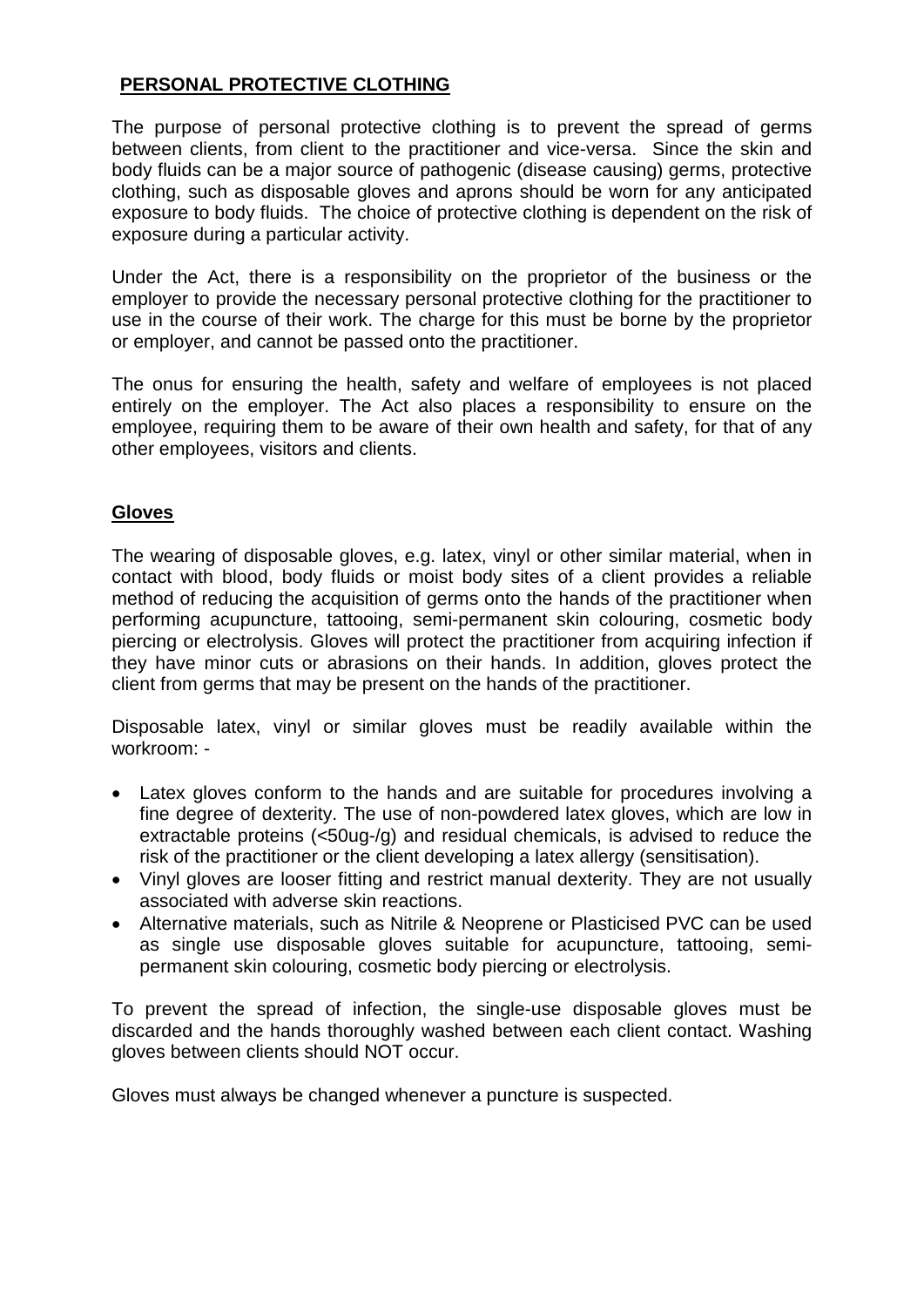Different coloured (colour coded) domestic gloves e.g. Marigold, can be used to clean instruments or the environment.

The use of gloves does not preclude the need for thorough handwashing after body piercing or tattooing.

Hands must be thoroughly washed after the gloves are removed because the gloves may become punctured and hands contaminated during glove removal.

#### **Aprons**

A supply of disposable plastic aprons (impervious to fluids and germs) should readily be available and worn for procedures anticipated to cause significant contamination of personal clothing or a uniform. Intact disposable plastic aprons will protect the clothing of the practitioner from contamination, thereby reducing the risk of cross infection to clients and staff. Fabric towels should NOT be used as means of protecting the clothing of the practitioner since these are not impervious to body fluids.

For convenience, wall mounted apron dispensers for disposable plastic aprons on a roll are available from a number of manufacturers. If required, the aprons can be purchased in different colours to denote the various tasks undertaken by the practitioner or other people in the premises.

To prevent the spread of infection a new disposable plastic apron must be worn for each client contact.

#### **Face Visors**

Body piercing and similar activities involving a risk of blood or body fluid splashes. As there is a risk that these can reach the face of the practitioner, suitable protection of mucous membranes (eyes, mouth and nose) should be worn to prevent acquiring an infection. It is therefore advisable for the practitioner to wear a face visor (or goggles **and** mask) in addition to gloves and aprons when blood splashes are anticipated. Goggles alone do not protect the mouth or nose, and a mask alone does not protect the eyes.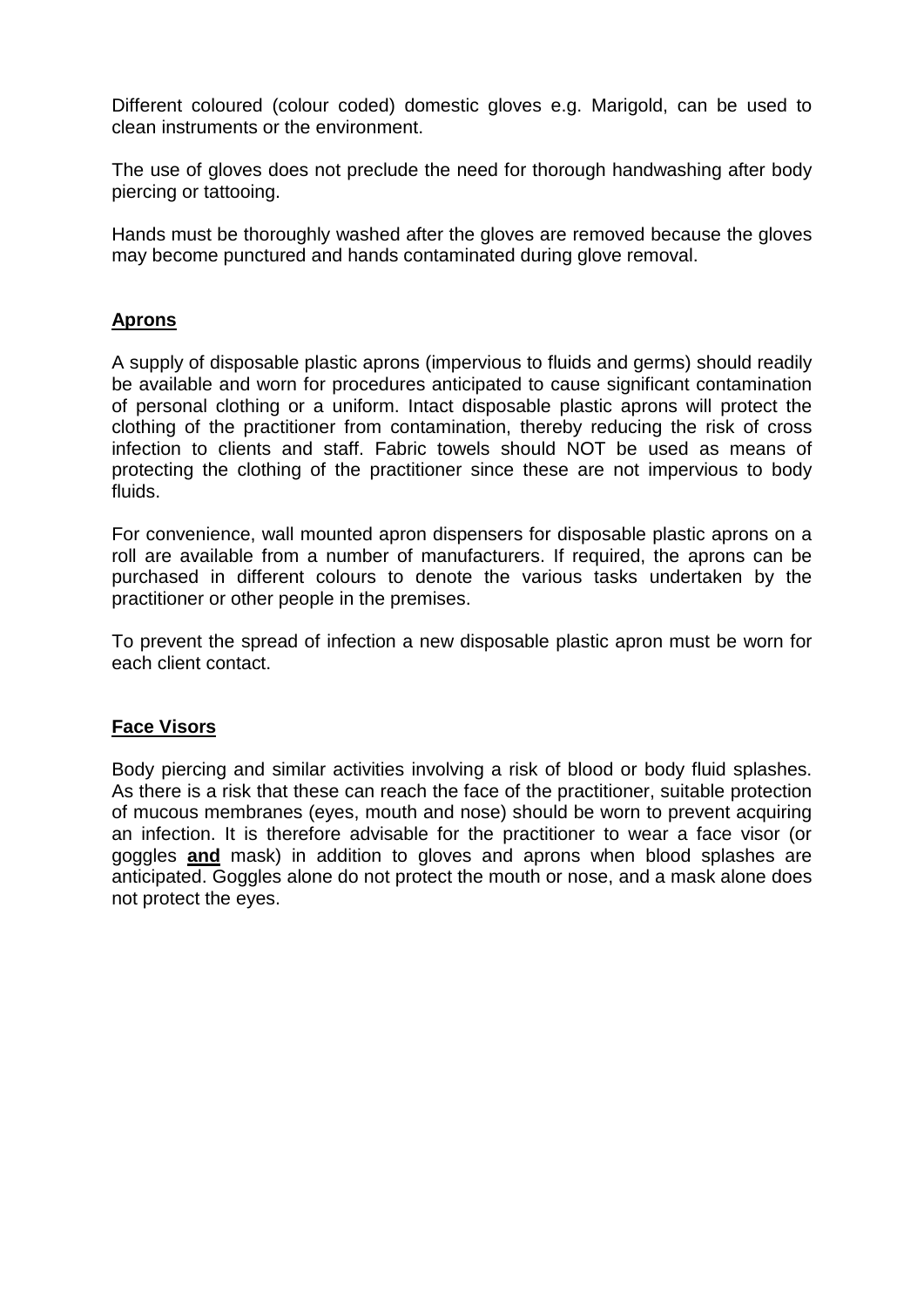#### **SAFE DISPOSAL OF WASTE**



A legal framework that includes the Environment Protection Act (1990) governs waste management and disposal.

The nationally adopted colour coded system for waste bags is: -

| Colour of bag                 | <b>Type of Waste</b>                                                    | <b>Method of disposal</b>              |
|-------------------------------|-------------------------------------------------------------------------|----------------------------------------|
| <b>Black Bag</b>              | Uncontaminated paper and<br>other household waste                       | Landfill (normal refuse<br>collection) |
| <b>Yellow Bag</b><br>(Group A | Material contaminated with   Incineration<br>blood or other body fluid, |                                        |
| <b>Clinical Waste)</b>        | human or animal tissue                                                  |                                        |
| <b>Yellow sharps Boxes</b>    | Syringes, needles, broken   Incineration                                |                                        |
| (Group B)                     | glass and any other sharp                                               |                                        |
| <b>Clinical Waste)</b>        | item                                                                    |                                        |

Source: Health Services Advisory Committee of the Health and Safety Executive (1992)

To prevent the spread of infection, waste material contaminated with blood or other body fluid, must be safely disposed of by the practitioner to prevent the exposure or injury to others. Incineration of the waste is recommended means of final disposal (HSE, 1992). The advice of the local Environmental Health Department should be sought about the disposal of sealed yellow bags and locked sharps boxes from the premises. Based upon the amount of clinical waste generated and a suitable risk assessment, collection of clinical waste can be undertaken on a regular basis e.g. weekly, by:

- Local authority licensed special collection and disposal service for clinical waste
- Licensed independent contractor to the local hospital licensed disposal facility
- Licensed independent contractor to the local authority's licensed disposal facility
- Licensed independent contractor to the contractor's licensed disposal facility
- The proprietor taking waste, by prior arrangement, to the local hospital licensed disposal facility

It is the responsibility of the proprietor to ensure that staff receive training on the safe handling and disposal of clinical waste generated within the premises. In addition, written guidelines/policies should be available for staff as a reference. These guidelines should include information that: -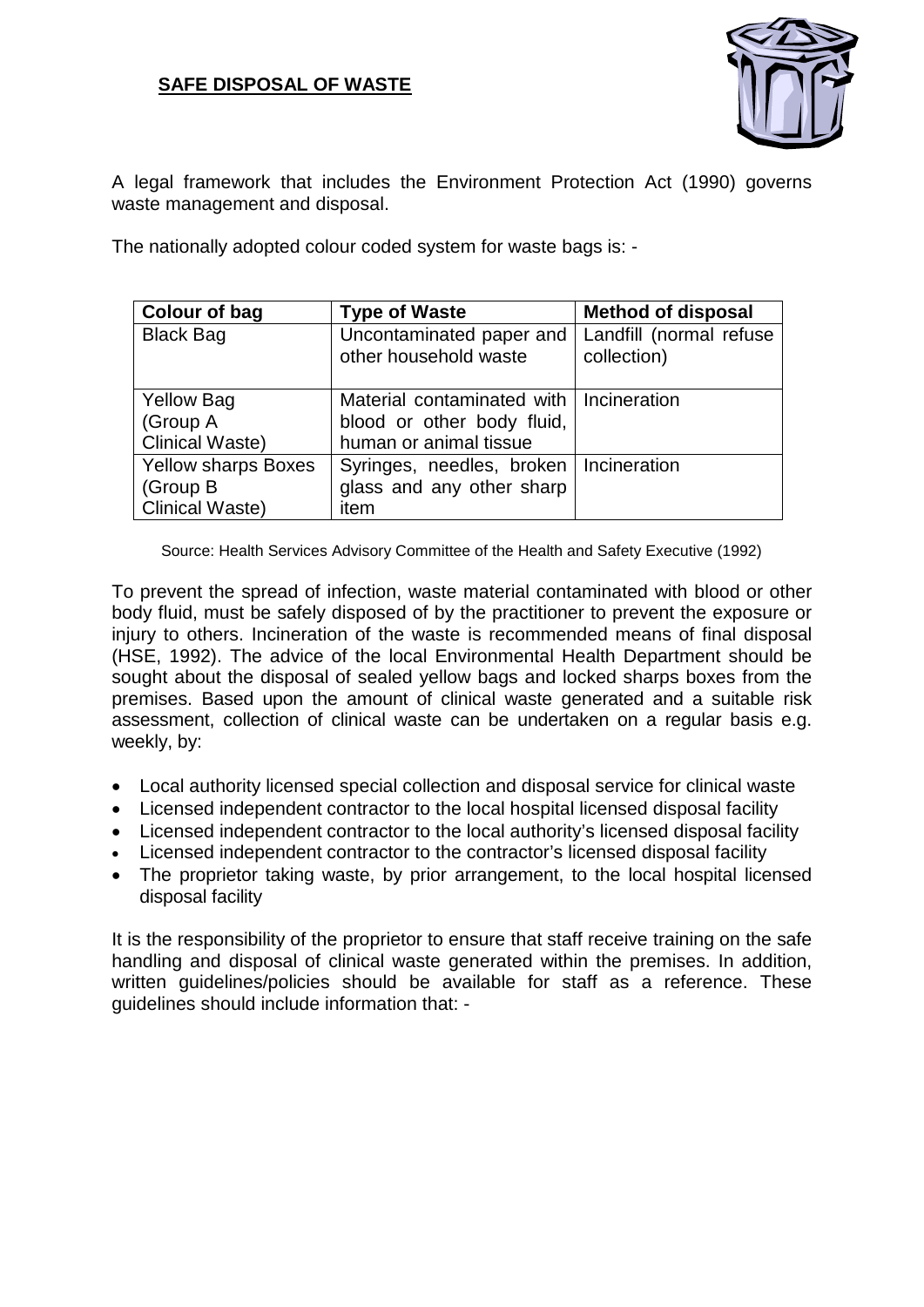- Clinical waste is segregated from domestic waste at all times.
- Clinical waste is safely stored in a designated and locked area/container until collection. The area/container must be dry, pest free and locked to prevent access of unauthorised persons. In addition, there should be in place a schedule for cleaning the locked area/container on a regular basis, e.g. on a weekly basis and immediately when a spillage occurs.
- Foot operated pedal bins should be used for the collection of clinical waste within the premises. These must be in good working order. The practitioner should NOT use their hands to lift the lid of foot operated pedal bins because of the risk of hand contamination.
- When the clinical waste bags is approximately two-thirds full, they should be securely tied or sealed, preferably using a 'swan-neck' method (gather the empty part of the bag into a strip, fold the open end over and seal using a zip-tie or similar). Bags should not be 'double-knotted'. Clinical waste bags must not be allowed to become over-full, since they could split open during handling and transit.
- Clinical waste bags are labelled with source of origin and date of generation, e.g. '*Body Beautiful - 3/5/09.'* Any problem that arises during the disposal can then be traced back to the premises for subsequent investigation. (The licensed waste collector should not collect clinical waste if it unlabelled)
- To minimise the risk of injury, the sealed bags should only be handled by the neck of the bag, and then only by trained staff.
- Staffs involved in the disposal of clinical waste must wear suitable personal protective clothing.
- Risk-assessments should be undertaken to determine the frequency of changing clinical waste bags within the premises.
- All sharps are to be discarded into a container/box that complies with BS7320: 1990 and UN 3291.
- The sharps boxes must be of adequate capacity.
- Sharps boxes are stored above floor level and safely out of reach of clients, children and visitors.
- When not in use, the sharps boxes must be kept closed closed.
- The sharps boxes are to be labelled, dated and correctly locked when 2/3 full, ready to be disposed of.
- Where necessary, sharps boxes should be safely assembled prior to use.
- The person using the sharp item (blade, needle etc.) is responsible for its safe disposal into a sharps box.
- Locked sharps boxes are not placed into clinical waste bags but disposed of separately in the same manner as a clinical waste bag (see above).
- Sharps boxes must not be mishandled, thrown or dropped from a height.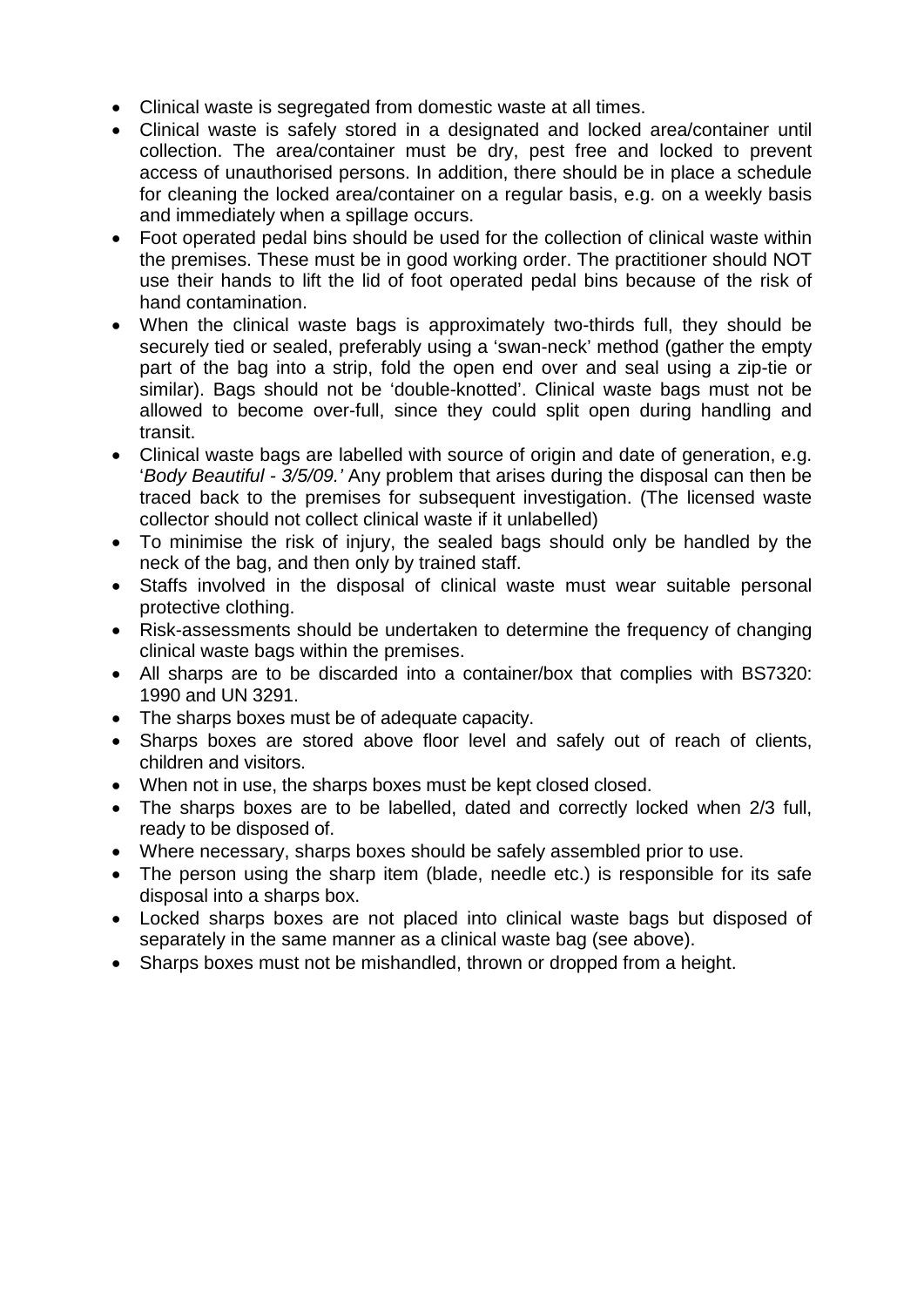

#### **ENVIRONMENTAL HYGIENE**

A clean environment is necessary to provide the required background to good standards of hygiene in the premises and to maintain the confidence of clients and visitors and the morale of staff.

The purpose of cleaning the environment is to remove dust, which may contain germs, and to keep surfaces clean and dry. A surface that is physically clean and dry will not support the growth of most germs and therefore is unlikely to represent an appreciable infection risk. On the other hand, the accumulation of dust and 'dregs' within the environment will allow the multiplication of germs and the spread of potential pathogens (disease causing germs).

To promote a clean environment, there should be a cleaning schedule for the premises. It is advisable to allocate a specific colour code for cleaning equipment, e.g. cloths, bowls, gloves, mop handles and buckets for use within the treatment room to prevent cross contamination of the environment. A different colour code should be used for kitchen/staff rest room and the rest of the premises.

Routine environmental cleaning can be effectively undertaken with a solution of warm water and general-purpose detergent e.g. Fairy Liquid, Persil, etc. This will remove most germs and is of value when environmental surfaces are soiled. In addition, detergent wipes are available from a number of manufacturers, which can facilitate the cleaning of equipment in between each client, at the end of each working day or when visibly soiled.

The frequent use of disinfectants for routine environmental cleaning should be avoided because of possible damage to certain materials, such as bleaching of fabrics and corrosion of metals. In addition, the unnecessary use of disinfectants and anti-bacterial sprays/preparations may in fact encourage the emergence of multiresistant germs (those germs not killed by the disinfection). Also, anti-bacterial preparations do not prevent the potential spread of viral infections.

Disinfectants are only necessary for use in the studio/treatment area when dealing with equipment that has been used on a known infectious client and when dealing with accidental spillage of blood or body fluids, since these may contain blood borne viruses. Further advice on dealing with accidental spillages of blood and body fluids is given on pages 22-24.

However, when disinfectants are used, it is important to ensure that the correct strength/dilution is used, as per manufacturer's guidance.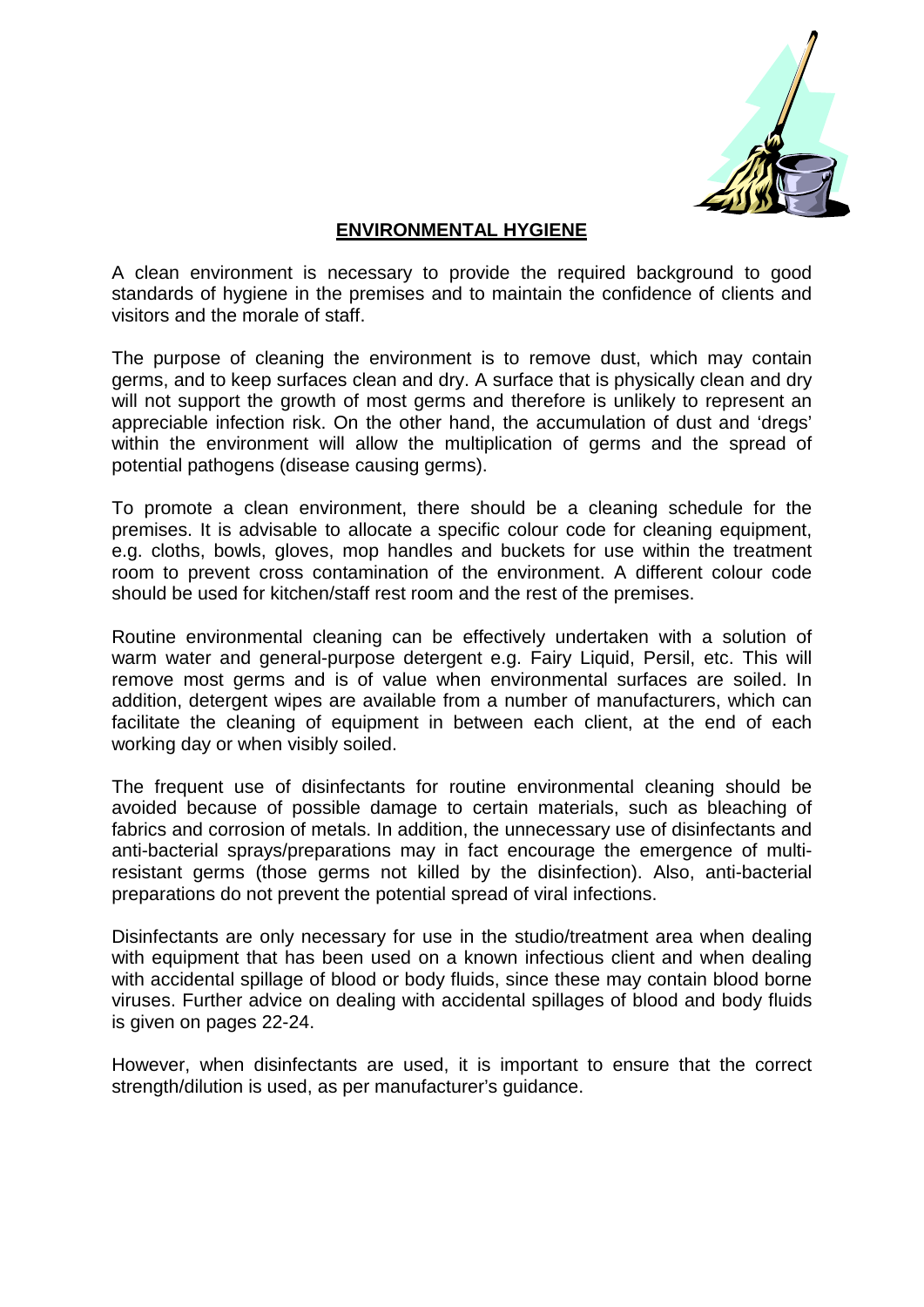Floors, walls and work surfaces, e.g. the couch/chair where the treatment takes place, within the treatment room should be covered with smooth-finished, durable, intact and washable surfaces that are impervious to fluids and can withstand thorough cleaning or disinfection in the event of body fluids spillage and contamination.

It is advisable that joints between walls and floors are effectively sealed to prevent the ingress of fluid during cleaning and spillage.

Whilst there is currently no evidence that carpets present a greater risk of infection than hard floors, for practical reasons, it is not advisable to fit carpets to areas where spillage of body fluid is anticipated. Spillage of blood, particularly from clients at high risk of blood-borne infections e.g. intravenous drug users sharing needles, will require disinfection with chlorine-releasing agents e.g. Sodium dichloroisocyanurate (Na DCC), such as Presept, Actichlor, Haz-Tabs, but these will damages (bleaches) most carpets.

Carpets should not be used in the area where the treatment occurs.

Furniture and horizontal surfaces e.g radiators, window ledges and shelving within the treatment room, should have easy access for cleaning with a detergent solution at the end of each working day and when visibly soiled.

Savlon, chlorhexidine or other antiseptics are intended for use as 'skin disinfectants' and are of no value for routine environment cleaning or disinfection, and must NOT be used as such.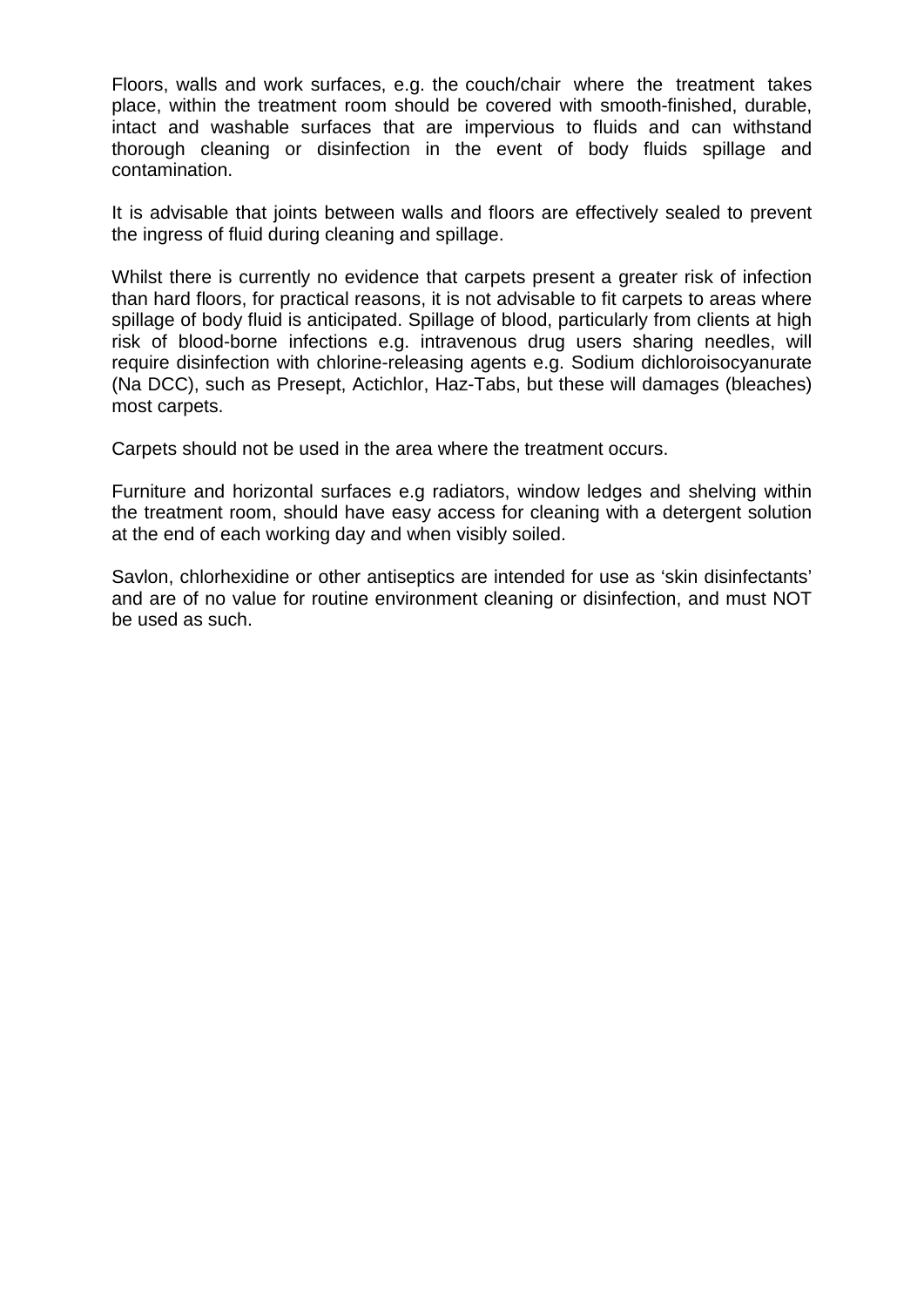#### **DECONTAMINATION OF EQUIPMENT**

The incorrect decontamination of equipment or instruments used for the treatment can contribute to the spread of infections and diseases, and could therefore be injurious to the health, safety or welfare of the client or the practitioner.

Staff undertaking decontamination of equipment should wear suitable protective clothing e.g. disposable plastic apron and gloves.

The employer must undertake a COSHH risk assessment on all substances (liquids, gels etc.) used in the studio or treatment area. In addition, the product data sheets must be available for the products and these sheets should be available for staff reference and to the local authority for registration purposes. These are available from the manufacturer or supplier of the products used.

There are 3 measures to reduce or eliminate germs from objects and surfaces:

- Cleaning
- Disinfection
- Sterilisation

#### **Cleaning**

Cleaning is the physical removal of matter and soil from the surface, and if done so with a detergent solution, remains the single most effective way of reducing the risk of infection from the environment since it will remove large numbers of germs.

Cleaning of equipment must usually be the first stage before disinfection or sterilisation is attempted. Without cleaning an item first, it may not be possible to disinfect or sterilise it properly, as the 'dirt' can act as a shield under which the germs may survive.

#### **Disinfection**

Disinfection is the killing or removal of germs (except for the more resistant sporebearing (certain types only) germs) to levels where they are unlikely to be a danger to health.

Heat disinfection methods e.g. dishwasher, domestic washing machine etc, are more reliable than chemical methods and should be chosen whenever practicable.

#### **Sterilisation**

Sterilisation is the process that achieves the complete destruction of all forms of microbial life, including spores and viruses.

All items used in the treatment studio or room that may come into close contact with a break in the skin (such as during any piercing or similar), mucous membranes or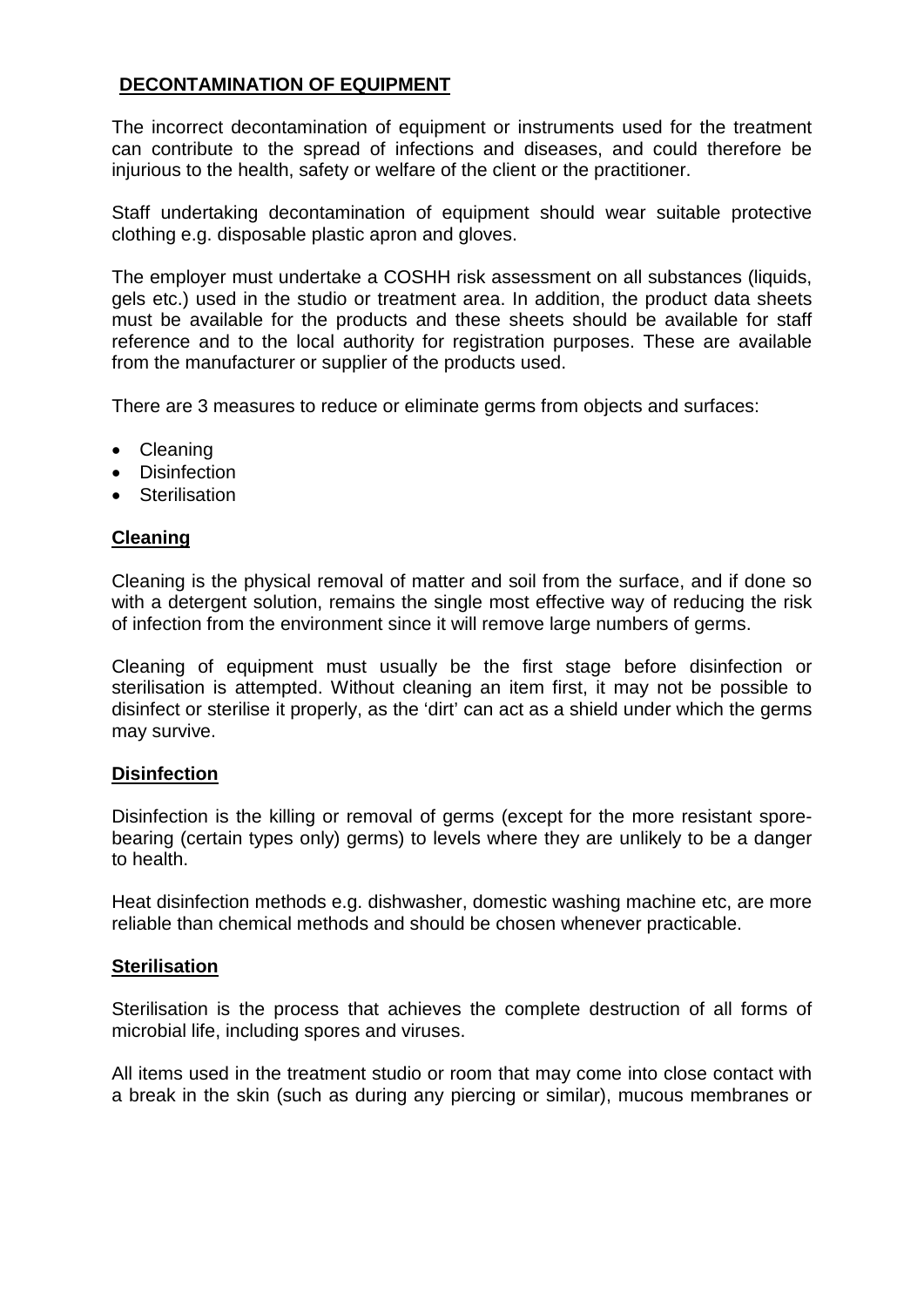introduced into a normally sterile part of the body (such as under the skin), must be sterile to prevent the risk of infection.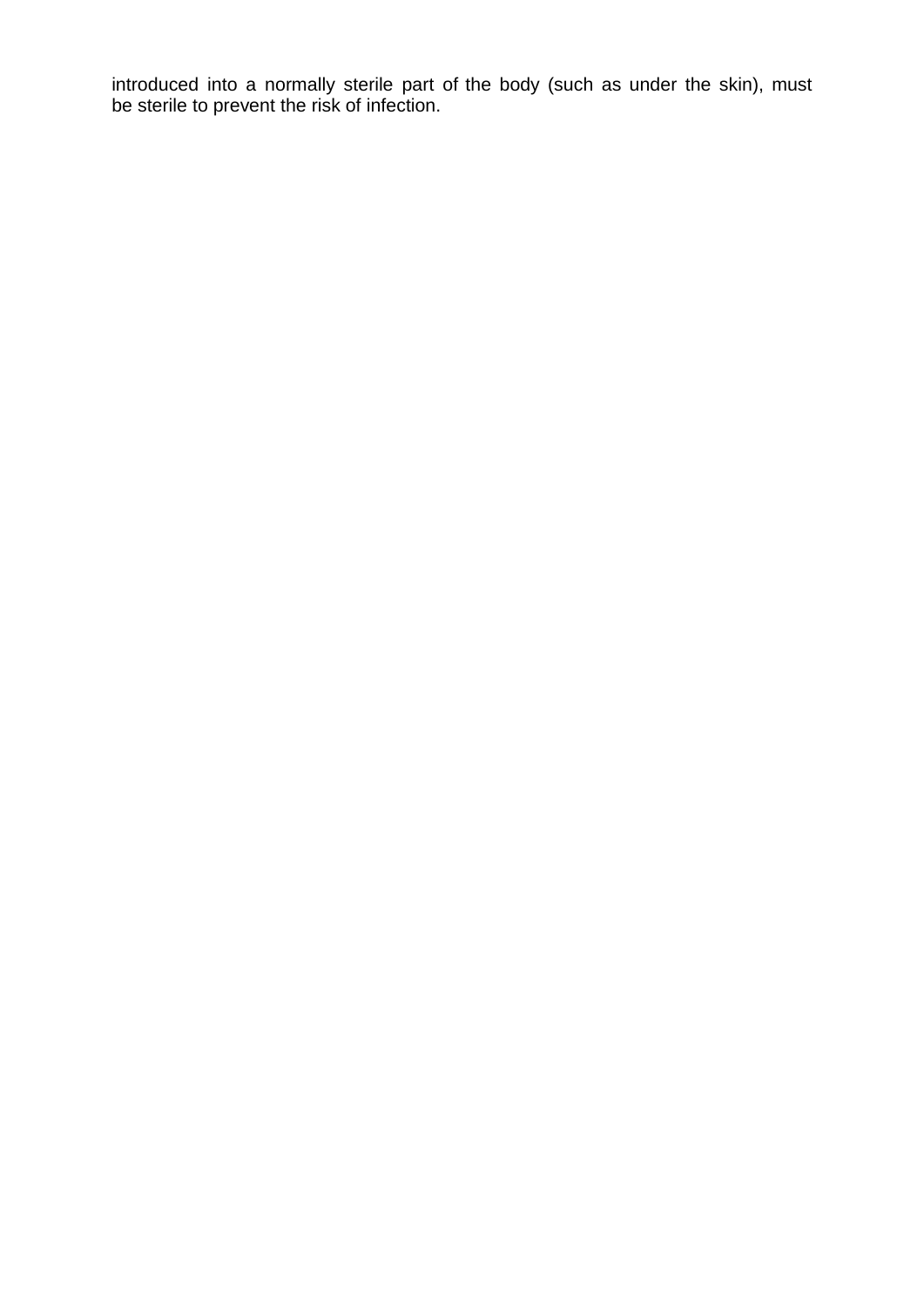In all cases thorough cleaning, using a general-purpose detergent and warm or hand-hot water, must precede any method of disinfection or sterilisation of instruments and equipment.

Contaminated instruments for sterilisation must be thoroughly washed to remove all soiled matter or 'dirt' in a dedicated sink or by ultrasonic cleaning machine, rinsed and thoroughly dried before sterilisation. Ultrasonic cleaning machines should be emptied, cleaned, rinsed with clean water and dried at the end of each working day.

Equipment that has been decontaminated by any of the three processes outlined above must be stored dry. If any item is allowed to stand in a liquid or solution after it has been decontaminated, it must be considered as contaminated and not used.

#### **High Risk Items**

Items that penetrate the skin/mucous membranes e.g. needles, body piercing jewellery, etc. are considered to be in the 'high-risk' category and must be sterilised in an autoclave or purchased as sterile, single-use disposable instruments.

Instruments labelled 'Single-use' must not be re-used. Sterile single-use instruments should be stored above floor level and expiry dates observed.

Other instruments e.g. metal forceps, scissors etc., can be re-used as long as effective sterilisation is undertaken to negate the risk of cross infection. Instruments sterilised in an 'in-house' autoclave (bench-top steam steriliser) should be removed and used as soon as possible, preferably within 3 hours of autoclaving.

#### **N.B. ULTRAVIOLET CABINETS DO NOT STERILISE INSTRUMENTS**

Glutaraldehyde e.g. Cidex, ASEP etc., must NOT be used within the studio or treatment areas for the disinfection or sterilisation of instruments since it is an irritant and sensitising to eyes, skin and respiratory mucosa.

To ensure effective decontamination of instruments, consideration must be given to:

- Arranging a Service Level Agreement with the Manager of an accredited Central Sterile Supplies Department of a local NHS Trust to sterilise re-usable instruments e.g. metal forceps, and jewellery used for new body piercings, or
- Purchasing an autoclave (bench-top steam steriliser), which must be operated and maintained according to Medical Devices Agency bulletins (MDA DB 9605 and MDA DB 9804) and Health Technical Memorandum guidelines (HTM 2010, HTM 2031-Clean Steam for Sterilisation). Deviations to these recommendations can jeopardise the health and safety of clients and users of the machine.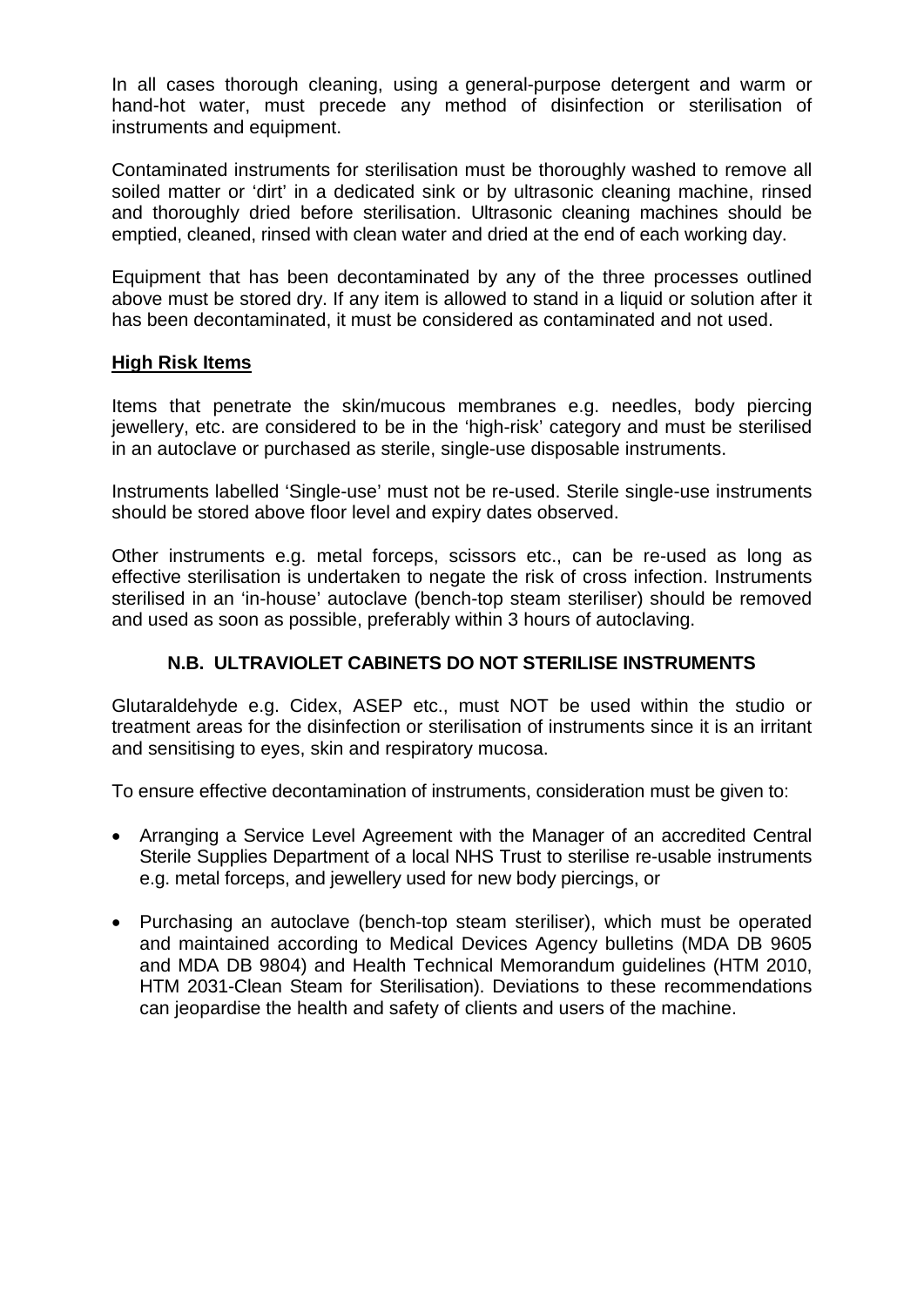#### **Clean Steam for Sterilisation**

Guidance for the safe use of autoclaves is given in HTM 2031 – Clean Steam for Sterilisation, and highlights that water should not be allowed to remain standing in the autoclave's reservoir for more than a few hours because of the possibility of pyrogens (bacterial endotoxins - poisons) accumulating in the water reservoir. Bacterial growth occurs rapidly in the water left in the steriliser when it is not in use, for example, overnight, and although these are killed during the sterilising cycle, they leave a highly toxic, heat stable, residue (bacterial endotoxin). These toxins will continue to accumulate in the water until it is changed, and as most autoclaves generate steam from water that is just below the instruments, the steam will contain any contaminants held in the water. As the steam condenses any contaminants will be deposited on the items being sterilised. As these items will be contaminated, they may subsequently cause an infection in a client during the use of the supposed 'sterilised' instrument. It follows that the chamber and reservoir must be emptied, and cleaned at the end of each working day or when the autoclave has been unused for several hours. It should be re-filled prior to re-use.

The key to achieving clean steam in autoclaves lies in appropriate operating procedures. For routine operation of autoclaves, the following procedures should be observed:

- Ensure that all items are completely clean and dry before they are placed in the autoclave's chamber
- When the reservoir is to be re-filled, drain the contents, rinse all internal surfaces twice with distilled water and once with "Sterile Water for Irrigation". Use this water to refill the reservoir to the level recommended by the manufacturer.
- At the end of each working day, or whenever the steriliser is to be unused for several hours, drain the reservoir and chamber, rinse all internal surfaces once with distilled water and once with "Sterile Water for Irrigation" and leave dry.
- When the steriliser is to be used again, rinse all internal surfaces once with "Sterile Water for Irrigation" and refill the reservoir with this water to the level recommended by the manufacturer.

Users and owners of autoclaves should be aware of the legal implications in the event of an infection that may result from acupuncture, tattooing, semi-permanent skin colouring, cosmetic body piercing or electrolysis whilst using devices processed inappropriately. In addition, users and owners need to be aware of the safety issues when using such devices and may wish to consider appropriate insurance cover.

From a health and safety perspective, it is important to ensure a record is kept of the maintenance programme for autoclaves and the training provided to all users. In addition, it must be ensured that:

• Equipment used for cleaning and sterilising instruments is clean and kept in a good state of repair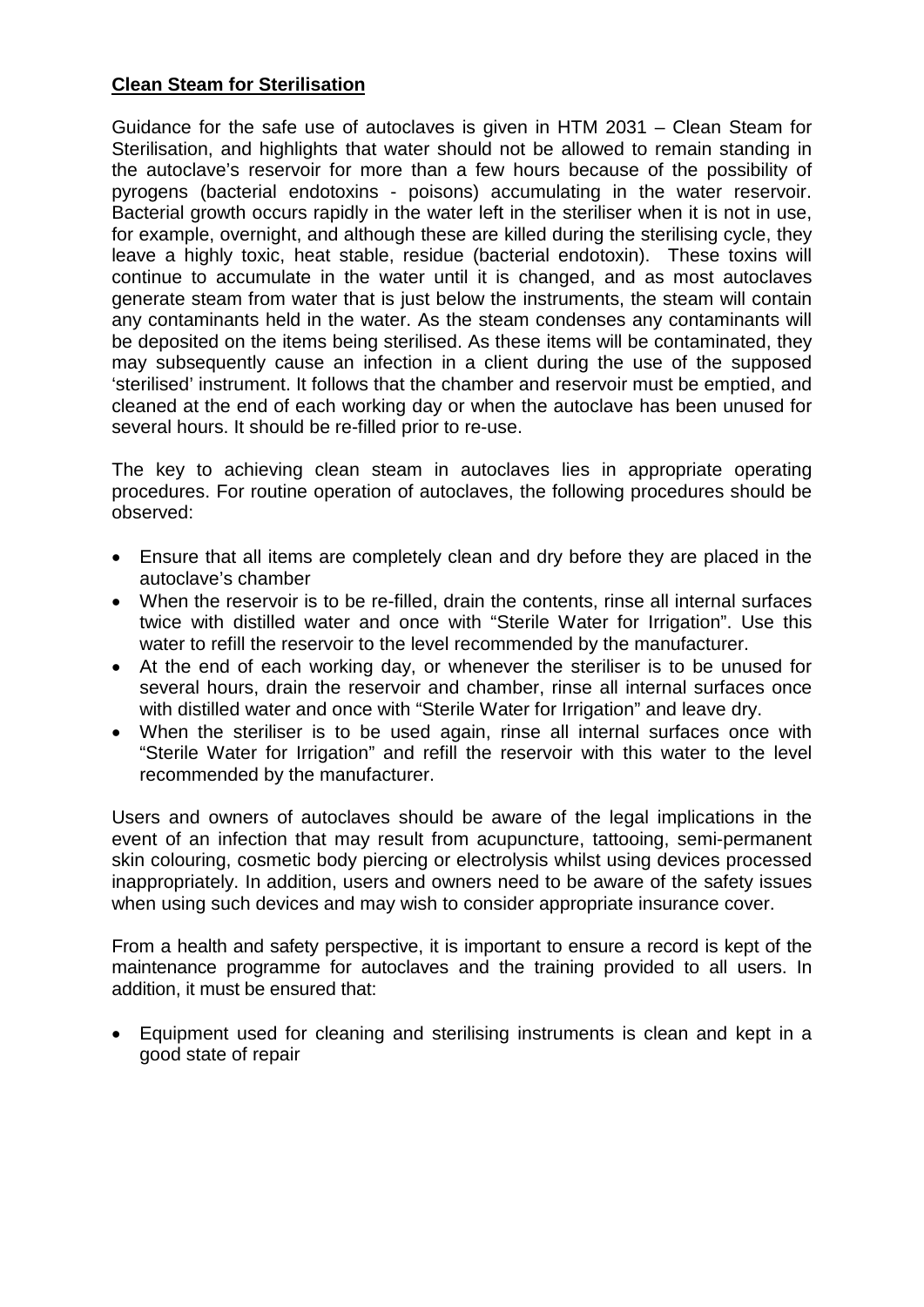- The operating cycle functions of sterilising equipment is tested daily, in accordance with MDA DB 9605 and DB 9804, and evidence of this kept in a log book, and that sterilising equipment is tested weekly in accordance with the published guidance from the Department of Health; keeping a record of this test is recommended
- Instruments for sterilisation in the autoclave are unwrapped i.e. not contained in envelopes, pouches or wrappings of any kind, unless the autoclave includes a pre-sterilisation vacuum stage in its cycle
- The autoclave is not overloaded with instruments; they should be separated within the autoclave to allow the steam to penetrate to all surfaces
- Instruments with lumens must not be sterilised in an autoclave
- The contents of part-used containers of sterilised feed-water (for the autoclave's reservoir) are discarded on a 24-hour basis.

#### **Body Jewellery**

Body jewellery should be purchased as pre-sterilised single-use metal jewellery and gemstone/bead rings direct from the manufacturer. Alternatively, purchase metal jewellery and gemstone bead selection in bead rings, which are based on materials that can be sterilised effectively in an autoclave.

In addition, it is advisable that display jewellery is kept separate to stock jewellery for prospective clients to handle. When the body jewellery is chosen from the display, the sterile stock jewellery is to be used for the actual piercing.

#### **Ear Piercing Guns**

Ear piercing guns designed for ear piercing must not be used for other parts of the body as the pins are too short and can cause pinching of the flesh and restriction of movement. This may lead to considerable discomfort and potential infection.

Ear piercing guns used in the body-piercing studio or treatment areas must be of the approved standard to prevent cross infection e.g. Inverness, Coren, Caress 2000, New Caflon Disposable, Studex Ear Piercing System, Trips Sterile Guard, Medisept, Perfex or Blomdahl Medical Ear Piercing System.

#### **Examination Couch/Chair**

To prevent cross infection, procedure couches or chairs should be covered with disposable paper between each client use. After each client use, the paper should be disposed and the couch wiped with a detergent solution (or detergent wipe) and dried thoroughly using disposable paper towels or a paper roll.

#### **References:**

- Medical Device Agency DB 9605 (June 1996). The purchase, operation and maintenance of benchtop steam sterilisers. London: Department of Health.
- Medical Device Agency DB 9804 (June 1998). The validation and periodic testing of benchtop vacuum steam sterilisers. London: Department of Health.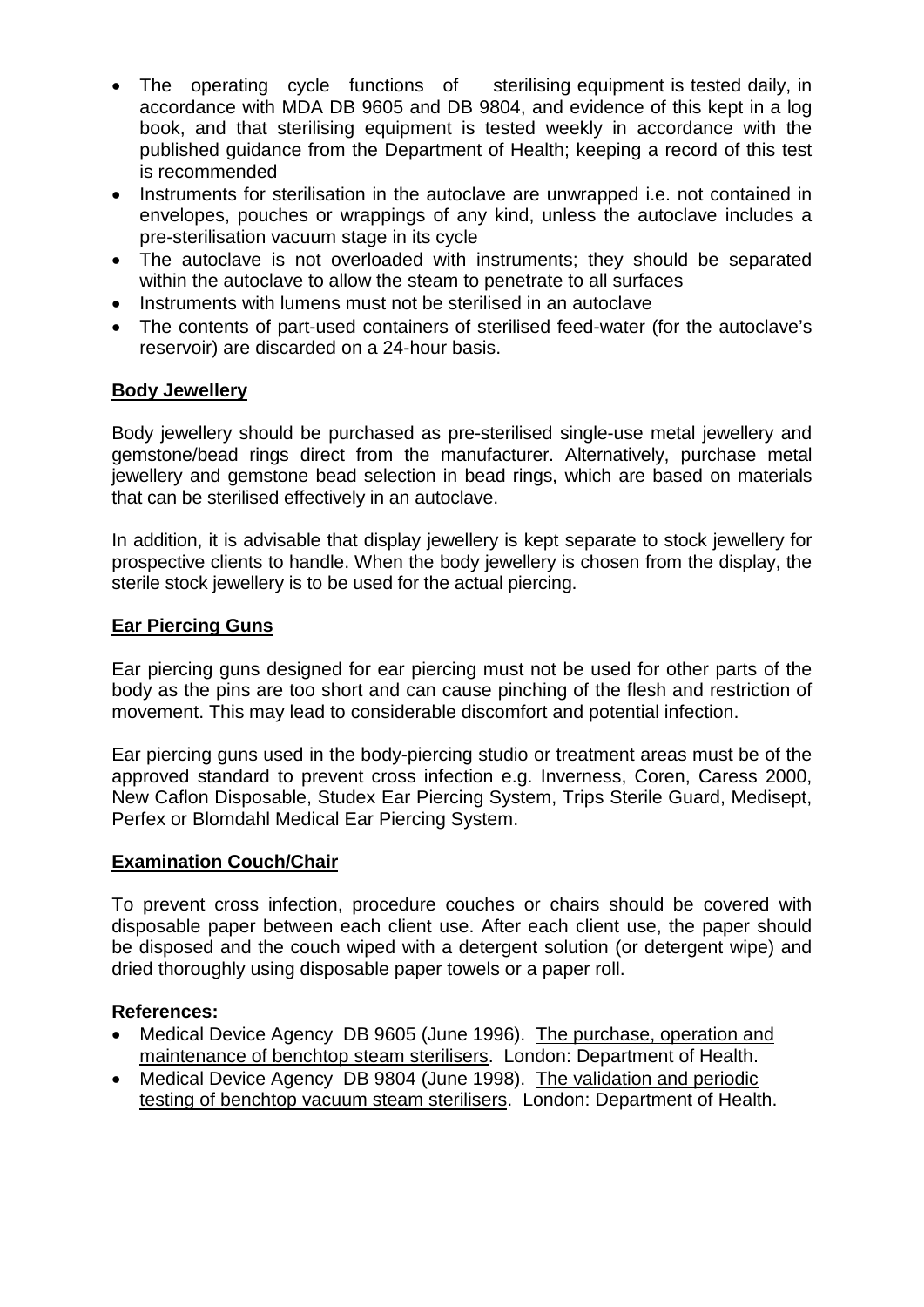• NHS Estates. (1997). Health Technical Memorandum (HTM 2031) <u>– Clean Steam for Sterilisation</u>. London: The Stationery Office.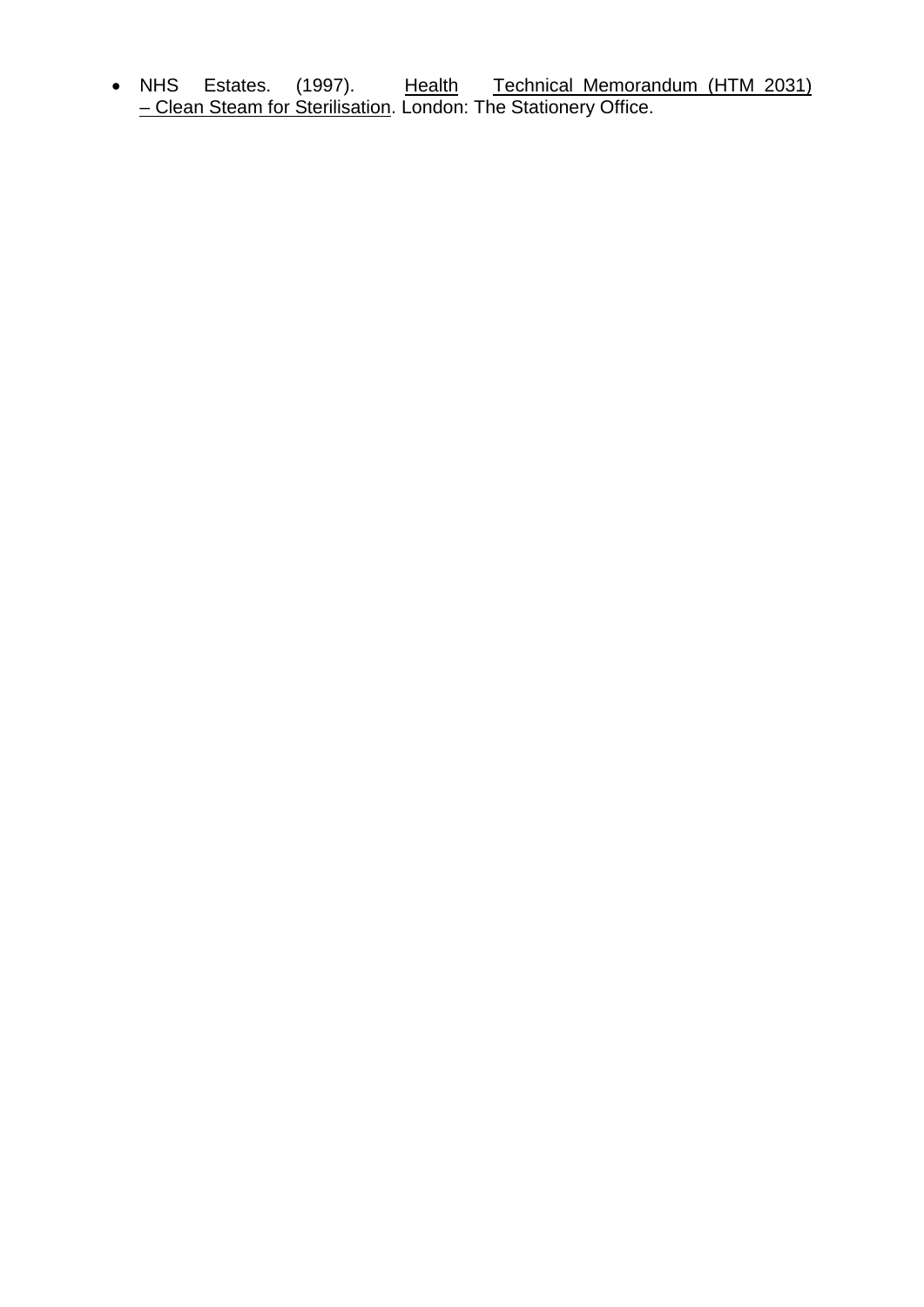#### **SKIN DISINFECTION**

The following antiseptics can be used to disinfect the client's skin prior to acupuncture, tattooing, semi-permanent skin colouring or cosmetic body piercing:

- 70 percent w/w ethyl alcohol
- 80 percent v/v ethyl alcohol
- 60 percent v/v isopropyl alcohol
- Alcoholic (isopropyl and ethyl) formulations of 0.5 to 4 percent w/v chlorhexidine
- Aqueous detergent or alcoholic formulation of povidone-iodine (1 percent w/v available iodine)
- Chlorhexidine/Cetrimide mixture (Savlon)

70 percent isopropyl alcohol impregnated wipes are the most convenient method of skin disinfection. Ensure that alcohol is applied with friction to the skin for 30 seconds and allowed to dry for 30 seconds before piercing. This will allow sufficient time to kill germs and prevent the stinging sensation.

Preparations containing povidone-iodine should always be used with caution in individuals since it may cause skin reactions.

Tea Tree oil should NOT be used as a skin disinfectant until further medical research has proved its therapeutic efficacy as an antimicrobial preparation.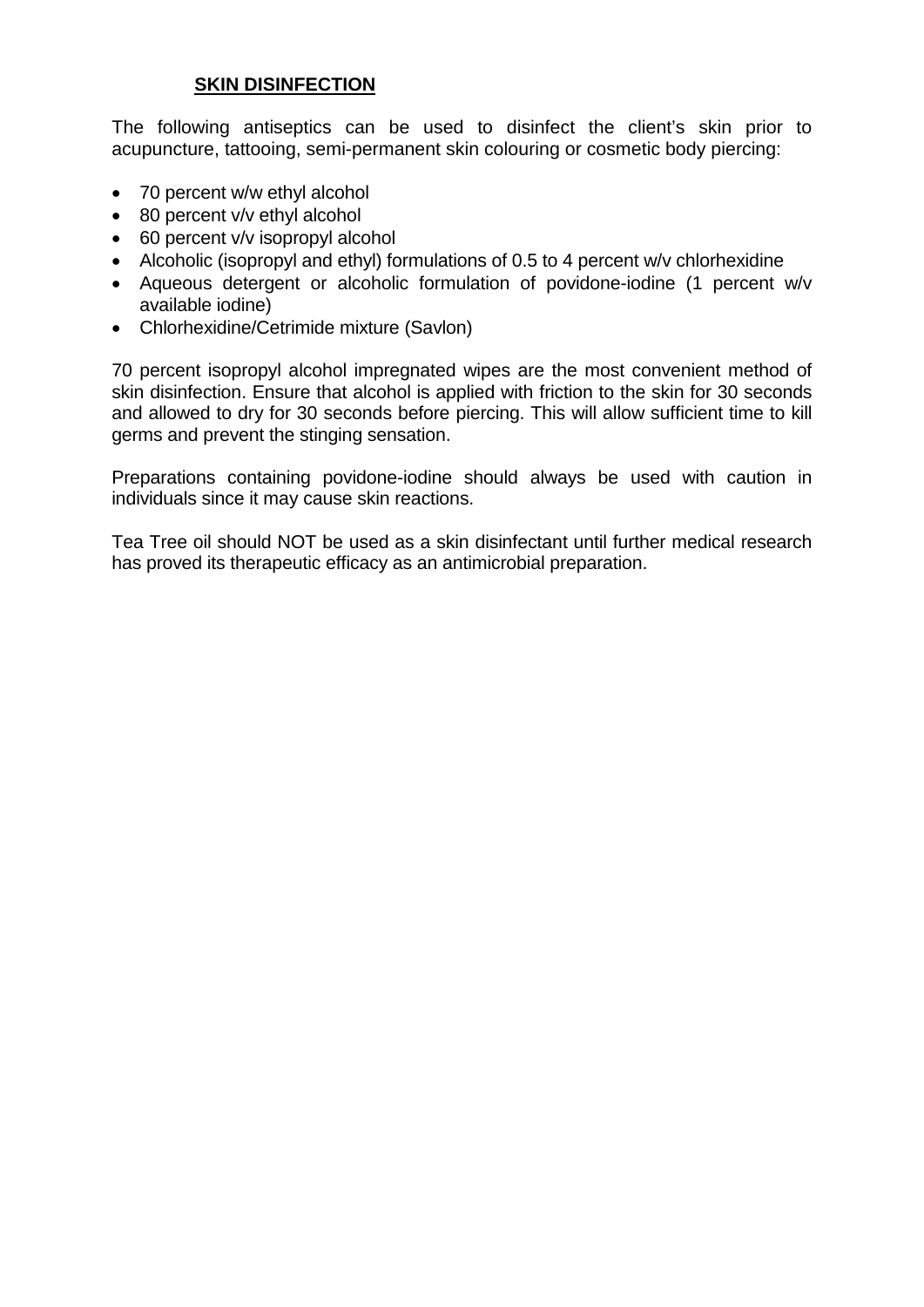

To prevent the risk of causing allergic reactions and rejection (migration), all jewellery used for cosmetic piercing should be of top grade surgical steel or high carat-gold.

The following guidelines on undertaking a safe working practice will minimise the risk of infection to the client or the practitioner.

- Wear clean disposable plastic apron
- Thoroughly wash hands and prepare the work surface as described previously
- Ensure that all instruments for the acupuncture, tattooing, semi-permanent skin colouring or cosmetic body piercing are sterile
- Wear clean non-sterile disposable latex/vinyl or similar gloves. Care must be taken when wearing non-sterile gloves for body piercing. Where the needle is to be passed through body tissue and out the other side, a sterile, no touch technique must be used. Touching any part of the sterile needle when wearing non-sterile disposable gloves means that the needle is no longer sterile and should not be pulled through the skin. In such circumstances, sterile forceps should be used to handle the needle and sterile jewellery.
- Prepare the client by disinfecting the skin, using one of the recommended antiseptics
- Apply topical anaesthetic to the area. It is preferable to use single-use sachets of topical anaesthetic. However, if containers of topical anaesthetic are used, they should be applied in such a manner so as to prevent contamination of the container. It is illegal to administer local anaesthetic injections unless undertaken by a qualified medical practitioner.
- Handle the skin to be pierced with care to minimise damaging or bruising the skin and soft tissue.
- Using a "no touch" technique, hold the piercing needle as far away from the tip as possible to prevent contamination. Ensure firm control of the needle is maintained as the needle is pushed through the skin. The fingers receiving the needle should have a protective device covering them e.g. a sterilised thimble, to prevent needle-stick injuries. Alternatively, forceps can be used to pull the sterile needle through the client's skin during the piercing.
- After piercing the skin with the needle, push the jewellery through following the direction of the needle.
- Once the jewellery is inserted, a sterile dressing, if appropriate, can be used to protect the piercing and provide comfort to the client.
- Provide the client with an after-care leaflet.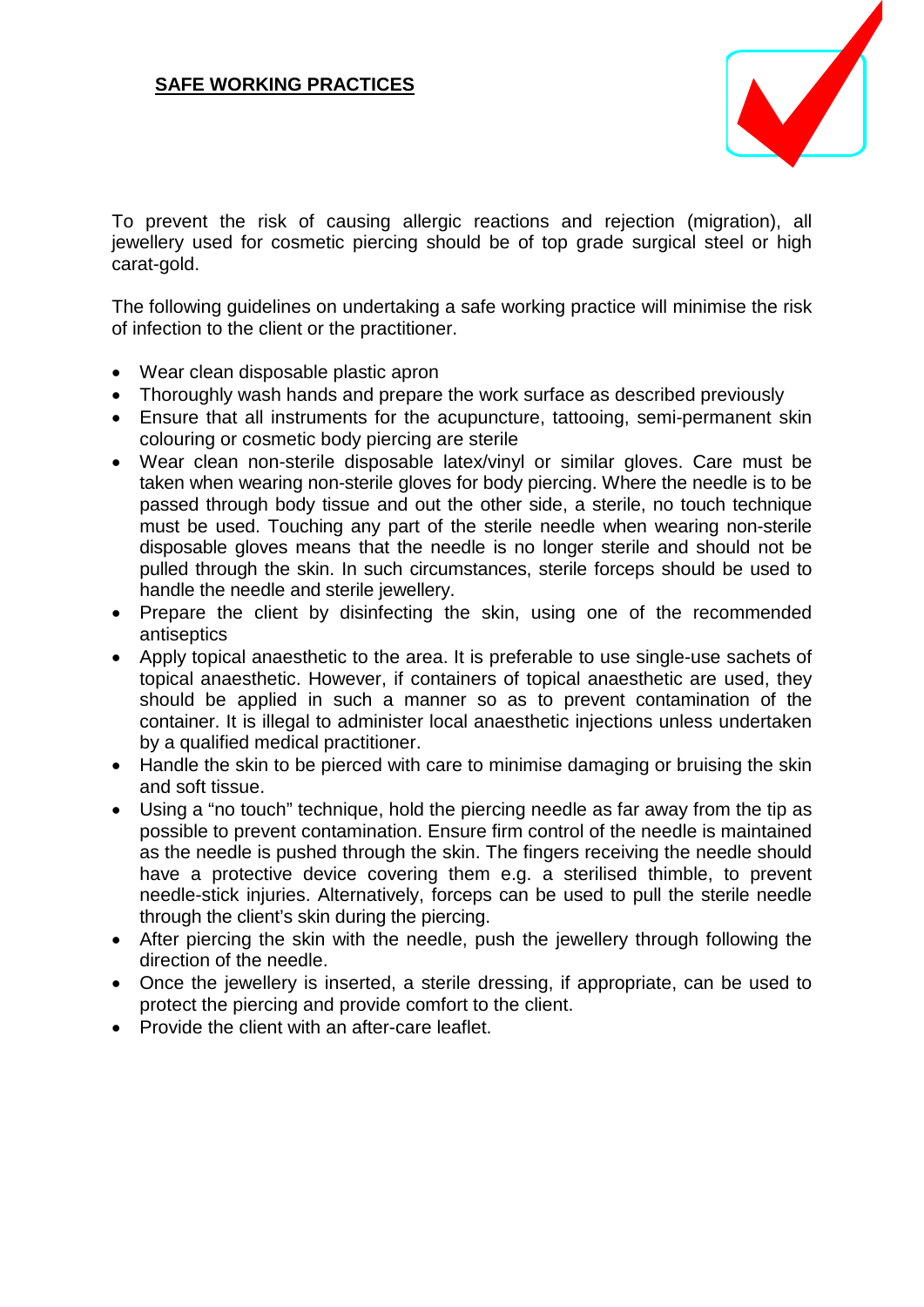#### **Clean and Dirty Zone**

Further effective infection control measures can be aided and simplified by using a strict system of a "clean" and "dirty" zone within acupuncture, tattooing, semipermanent skin colouring or cosmetic body piercing premises. Instruments removed from the clean zone and used on the client should then enter the dirty zone, but used or contaminated instruments MUST not be allowed to re-enter the clean zone due to the risk of contaminating clean or sterile instruments. All contaminated re-usable instruments must be cleaned and sterilised in the autoclave before re-entering the clean zone.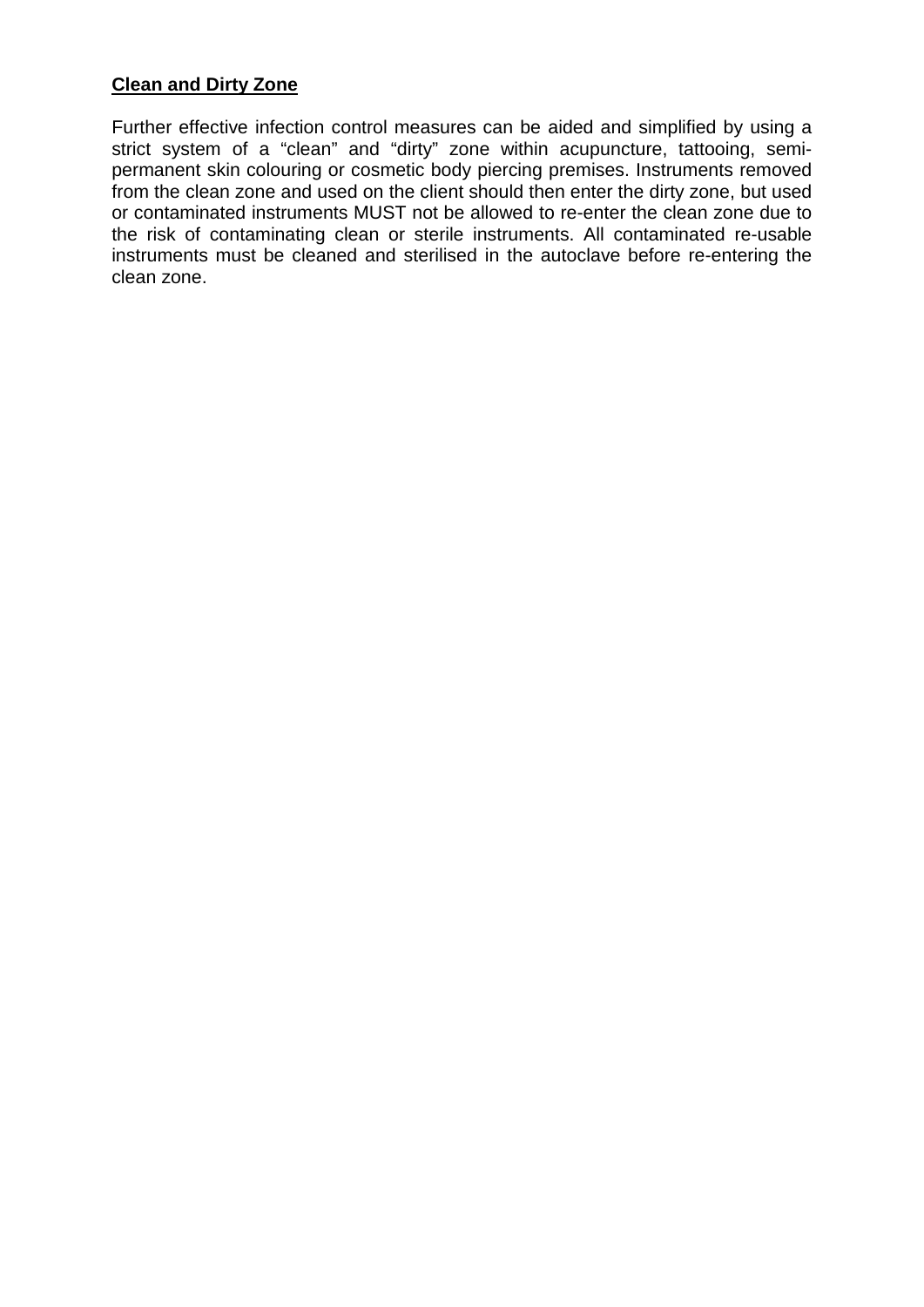#### **FIRST AID MANAGEMENT OF**



#### **NEEDLESTICK/SHARPS INJURIES**

The handling and disposal of used or contaminated sharps is one of the most hazardous procedures for all acupuncture, tattooing, semi-permanent skin colouring or cosmetic body piercing premises. Unsafe practice in handling and disposal of sharps may expose staff, clients and visitors to needle-stick injuries. Those who sustain needle-stick injuries are at considerable risk of acquiring blood-borne viruses such as hepatitis B and C and human immunodeficiency virus (HIV) and other infections.

The immediate first aid to be undertaken in the event of a needle-stick injury is:

- Do not ignore it
- Encourage free bleeding
- Do not suck, scrub or rub the injury site
- Wash site of injury immediately with soap and water and dry thoroughly
- Cover the site with a waterproof dressing
- Isolate the article that caused the injury and carefully dispose of it into a sharps box
- Report the injury to your local Primary Care Trust's Casualty Department, Occupational Health Doctor or GP as soon as possible after the needle-stick injury to seek advice on blood testing
- Report the injury to your manager and ensure the injury is documented.

Hepatitis B vaccination is recommended for all those who carry out acupuncture, tattooing, semi-permanent skin colouring or cosmetic body piercing since these occupational groups are considered to be at risk of acquiring the virus from exposure to a client's blood, tissue, or blood-stained body fluids.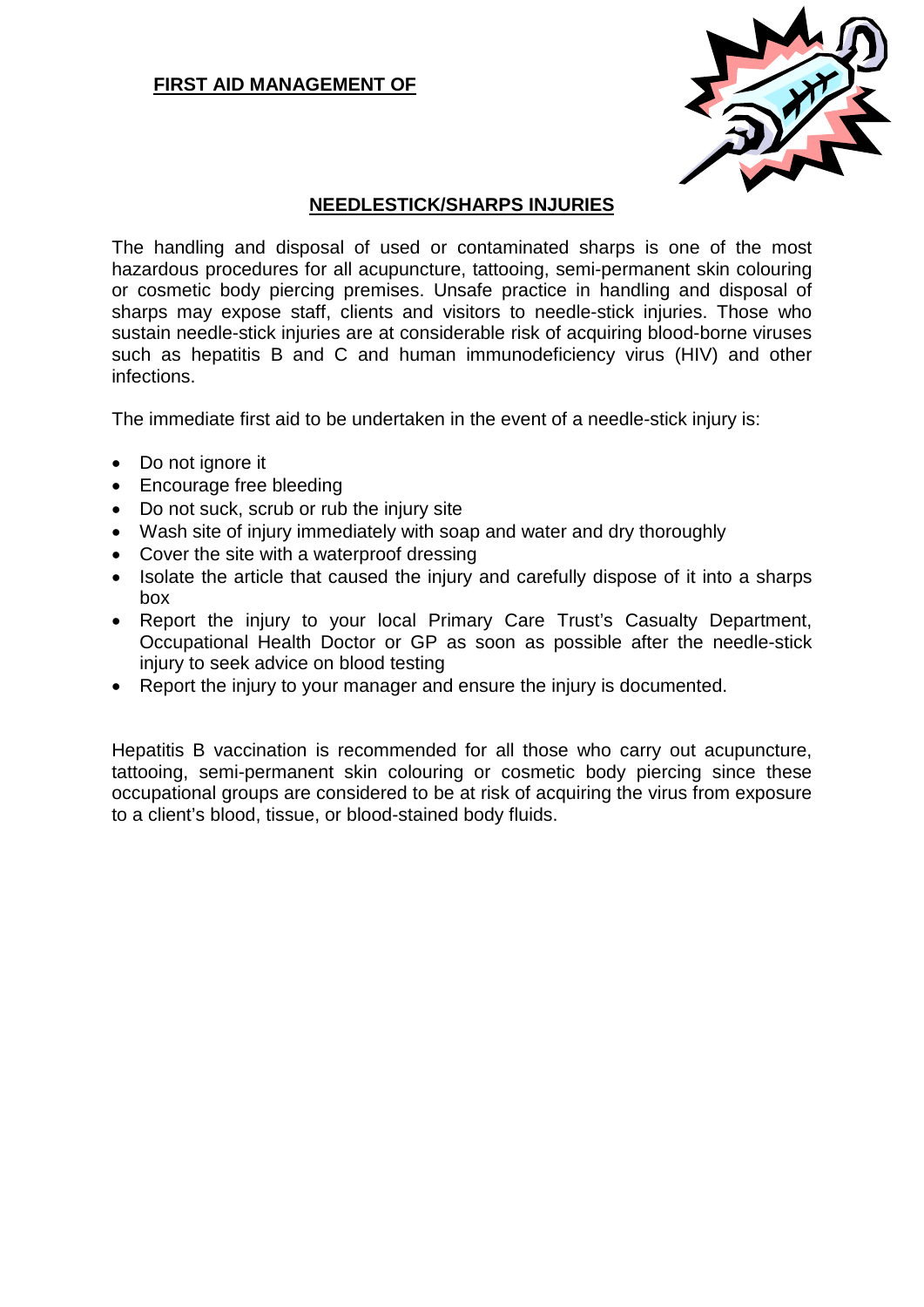#### **MANAGEMENT OF ACCIDENTAL SPILLAGE OF BLOOD AND BODY FLUIDS**

It is unlikely that the acupuncture, tattooing, semi-permanent skin colouring or cosmetic body piercing studio or treatment area will experience many incidents where there has been accidental spillage of blood and body fluids. However to prevent possible transmission of infection within the area, any accidental spillage of body fluids must be dealt with immediately and safely by appropriately trained staff. Staff dealing with accidental spillage of body fluids must ensure that open wounds are kept covered with a waterproof dressing and that personal protective clothing, such as a disposable plastic apron and non-sterile disposable latex, vinyl or similar gloves, or household gloves such as 'Marigold' or similar are worn.

For the effective decontamination of a blood spillage, the strength of the disinfectant must be 10,000 parts per million available chlorine (ppm av cl). Chlorine based disinfectants, for example hypochlorite (Domestos) or sodium dichloroisocyanurate (NaDCC) are effective against most micro-organisms, including hepatitis B and HIV. However, the use of liquid disinfectant is not recommended because it tends to spread rather than contain the spillage. In addition, preparing the correct dilution of liquid disinfectant for the spillage can often be difficult and time-consuming.

For convenience, sodium dichloroisocyanurate (NaDCC) e.g. Presept, Actichlor, Haz-Tabs etc., is produced to the required strength of 10,000 ppm av cl and is available in granule form. In addition, some manufacturers produce 'user-friendly' blood spillage kits that contain instructions for use, sodium dichloroisocyanurate granules and tablets, disposable plastic aprons, non-sterile disposable latex or similar gloves, cardboard scoops and waste bags.

Please find below the recommended procedures for dealing with accidental spillage of blood and other body fluids: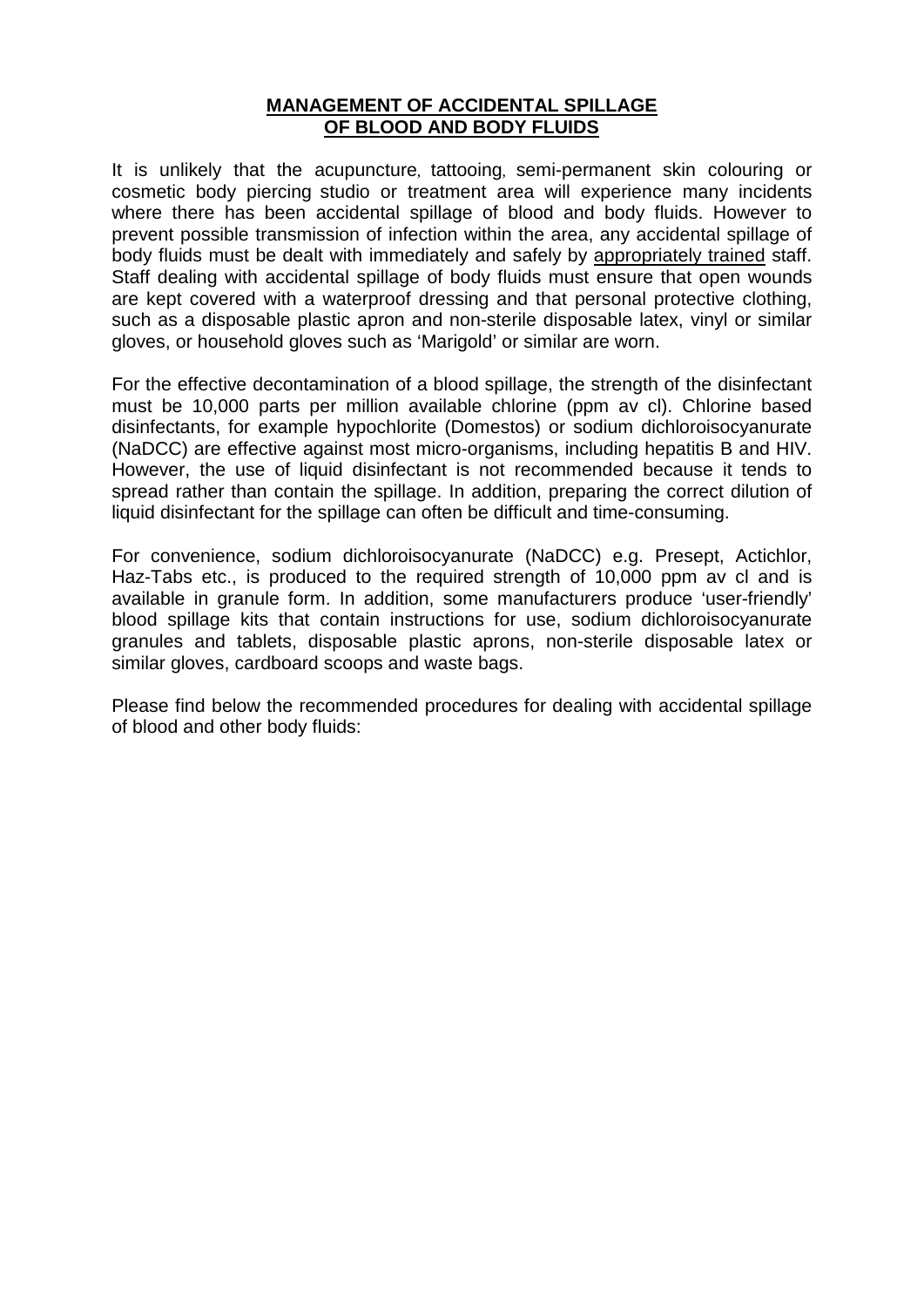#### **Prior to procedure of cleaning body fluid spillage**

- Display a hazard-warning cone, if appropriate.
- Staff dealing with spillage to wear non-sterile disposable latex, vinyl or similar gloves and disposable plastic apron to prevent contamination of hands and uniform or clothing.
- Have available disposable cloths, scoops, paper towels, clinical waste bag and Na DCC chlorine releasing tablets or granules.
- Avoid skin contact and inhalation of fumes when dealing with the above chemicals at all times. Na DCC, like other disinfectants, can cause irritation of skin and lungs.

#### **N.B. Ventilate area well by opening window or door.**

#### **Procedure for dealing with blood spillage in non-carpeted areas using sodium dichloroisocyanurate (NaDCC) granules**

- Ensure area is well ventilated
- Sprinkle a liberal application of Na DCC granules over spillage
- Leave for approximately 2 minutes
- Using disposable scoop, cloth or paper towels remove congealed spillage and dispose of into a clinical waste bag.
- Using disposable cloth or paper towels wash the area with detergent and warm water
- Dry thoroughly using paper towels
- Dispose of all used disposable cloths, paper towels, gloves, apron and other waste into a clinical waste bag
- Effectively wash and dry hands thoroughly after procedure

**N.B. The problem associated with the release of chlorine fumes when dealing with large volumes of blood e.g. greater than 30 mls, can largely be overcome by covering the spillage and granules with moist paper towels for the 2 minute duration.**